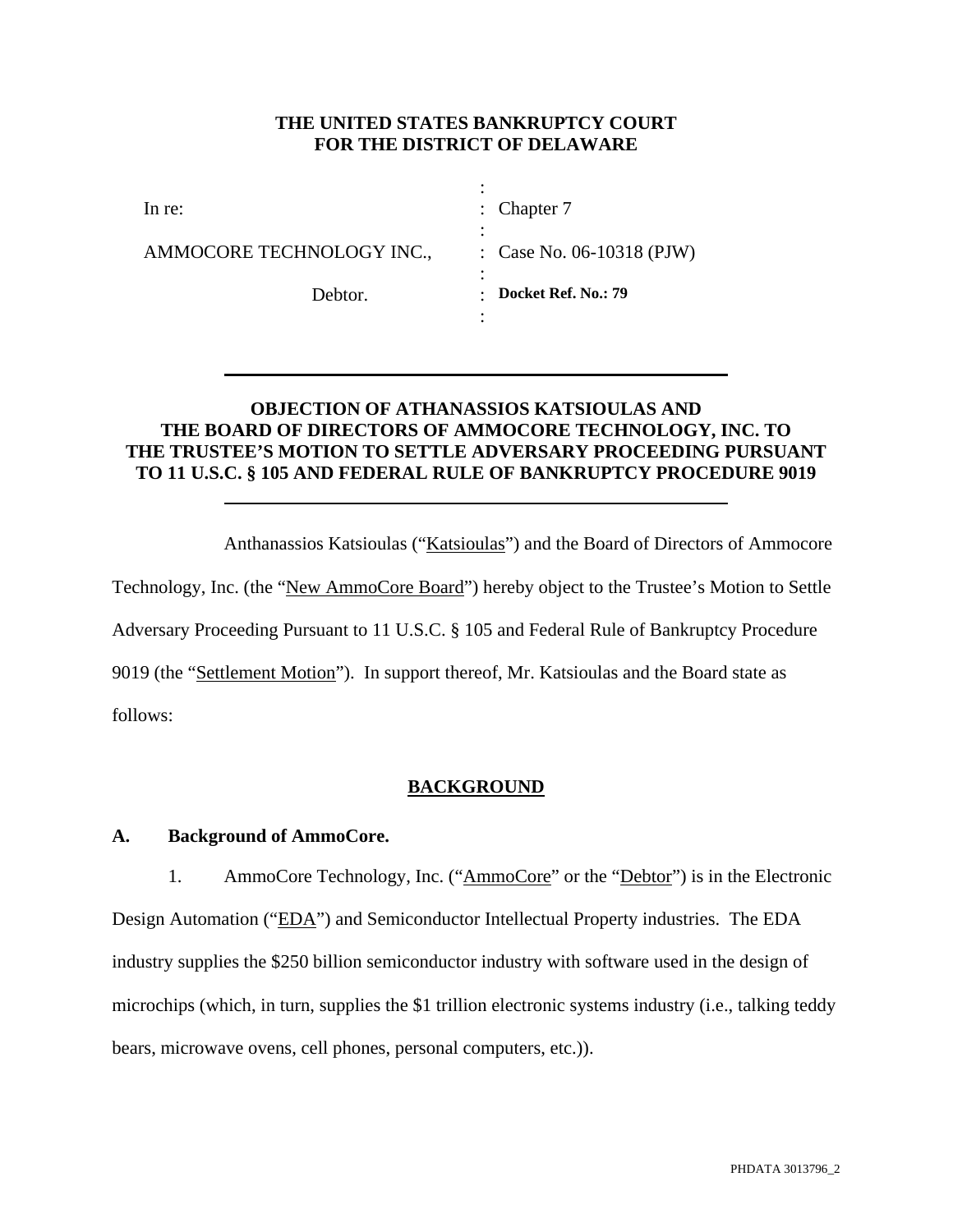2. Since the Debtor's inception (and through its demise), four companies (collectively, the "Market Leaders") provided eighty percent of the \$4.3 billion EDA industry revenues.

3. Cadence Design Systems, Inc. is one of these Market Leaders. The other three Market Leaders are competitors of Cadence.

4. Started in 1999, the Debtor was in the business of selling technology to its customers utilized in conjunction with the Market Leaders' products to increase performance and reduce cost.

5. Impressed by AmmoCore's technology (and concerned by intensified competition from the other Market Leaders), Cadence explored a potential investment in AmmoCore and, in early 2001, hired Handel Jones to report on AmmoCore's technological and business potential. Handel Jones is a well-recognized business and economic consultant and economist in the EDA and the semiconductor industries.

6. Optimistic of the Debtor's technology and its positioning in the EDA industry, Mr. Jones authored an encouraging report (the "Cadence-AmmoCore Report"), a true and correct copy of which is annexed hereto as Exhibit A, making several findings including but not limited to the following:

- AmmoCore developed an "efficient" methodology for "increasing productivity," (Cadence-AmmoCore Report, p. 5);
- AmmoCore's concepts were "effective and very powerful," (Cadence-AmmoCore Report, pp. 6, 9, 19);
- AmmoCore's tools show dramatic improvements on existing technology and represents a "significant competitive advantage," (Cadence-AmmoCore Report, pp. 7, 9);
- AmmoCore's technology has significant benefits, including "reduced time to revenues" and "lower silicon costs," and utilization of third party tools, (Cadence-AmmoCore Report, p. 8);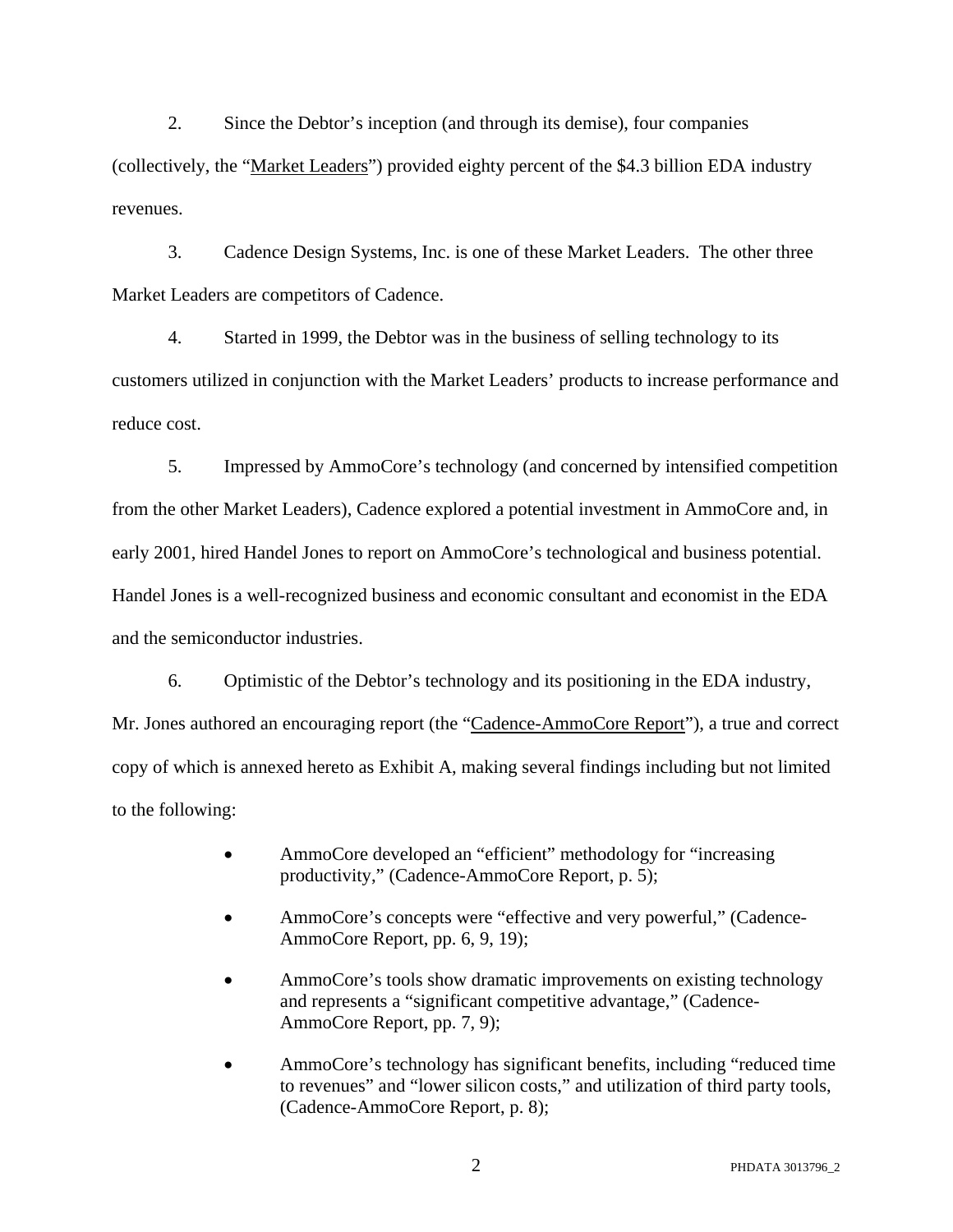- AmmoCore is likely to gain momentum from a customer support perspective, if it expands its engineering organization and marketing and customer support organization, (Cadence-AmmoCore Report, p. 9);
- AmmoCore has strong technological capabilities and unique technology concepts, (Cadence-AmmoCore Report, pp. 9-11, 19);
- AmmoCore appears well-positioned to address industry demand, (Cadence-AmmoCore Report, p. 13), should have significant market opportunities, and can obtain multiple revenue streams (Cadence-AmmoCore Report, p. 15);
- AmmoCore has "excellent" business potential because market demand for its product will be "very strong," (Cadence-AmmoCore Report, p. 16);
- AmmoCore "should achieve high revenue growth, with the ability to generate large profits" with appropriate marketing strategies, (Cadence-AmmoCore Report, p. 16);
- AmmoCore's chief executive officer, Tom Katsioulas, "has an in-depth understanding of the design environment" and, with his management team "has been effective and prudent, with initial contracts being signed with companies that have the potential for continued revenues," (Cadence-AmmoCore Report, p. 17);.
- AmmoCore's overall assessment is "very positive." (Cadence-AmmoCore Report, p. 20.)

# **B. Cadence's Take Over of AmmoCore.**

7. Based on the Cadence-AmmoCore Report authorized by Handel Jones, Cadence,

its executives and affiliates invested \$13.7 million in AmmoCore in early 2001 in "Series-B"

financing (the "Series-B Financing").<sup>1</sup> Investors in the Series-B Financing (collectively, the

"Series-B Investors") included the following:

 $\overline{a}$ 

• *Cadence* – Cadence's senior vice president, **Jim Hogan** managed Cadence's investments, mergers and acquisitions, including matters relating to AmmoCore. Mr. Hogan reported to **Ray Bingham** (Cadence's CEO) and **Donald L. Lucas** (Cadence's Chairman).

<sup>&</sup>lt;sup>1</sup> The Series-A financing was comprised of 48 individual investors holding \$2.5 million in notes issued by AmmoCore.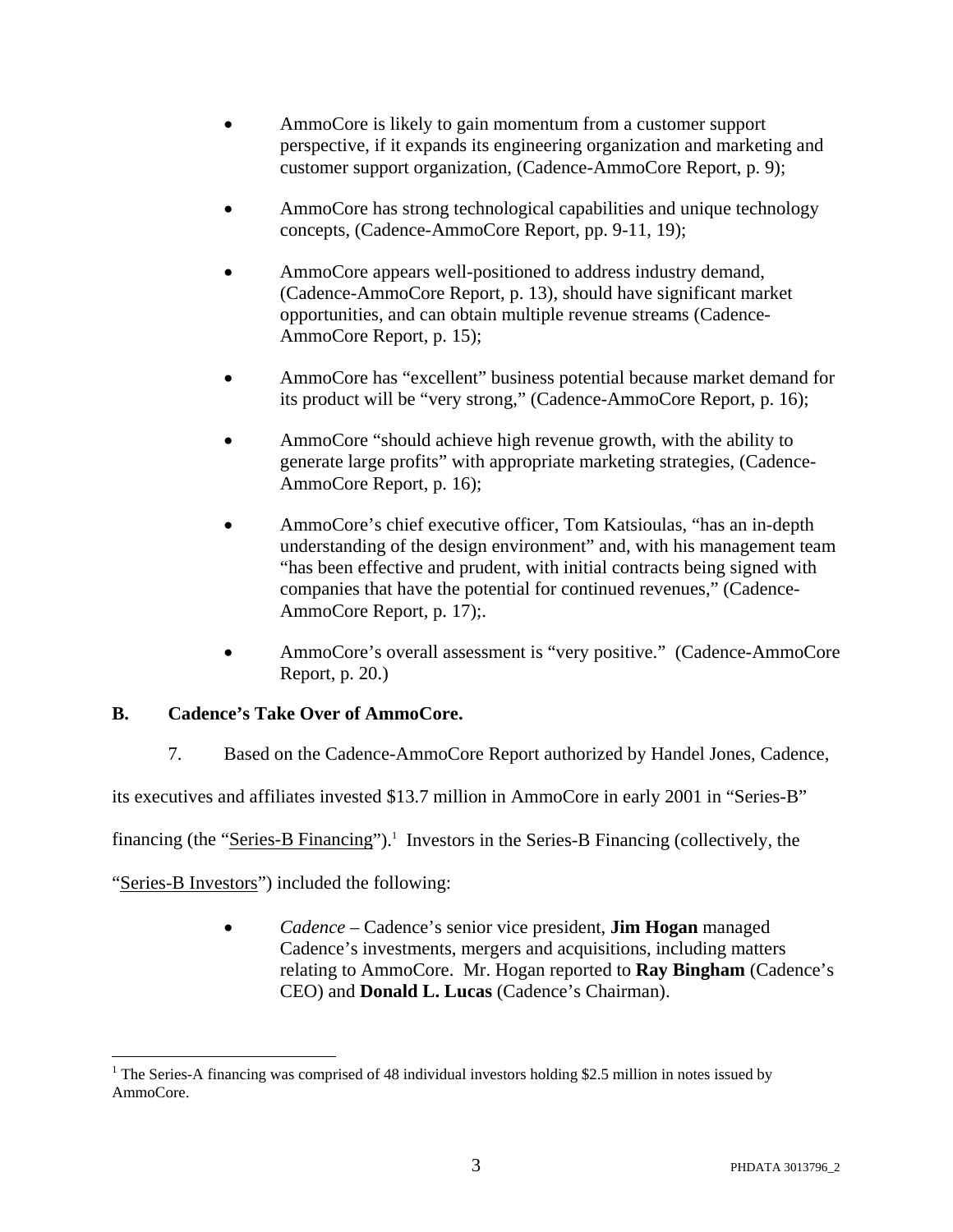- *Telos Venture Partners* ("Telos") a venture capital fund in which **Cadence** owned majority interest and **Cadence executives** owned the remaining interest. The general partners of Telos, **A. K. Kalekos**, **Bruce Bourbon**, and later, **Jim Hogan**, reported to Cadence's investment committee members **Donald L. Lucas** (**Cadence's** Chairman) and **Ray Bingham** (**Cadence's** CEO);
- *RWI Group* ("RWI")– A venture capital fund managed by **Donald A. Lucas**, son of **Donald L. Lucas** (**Cadence's** Chairman), and **William Baumel**. **Ray Bingham** (**Cadence's** CEO) also invested in RWI and **Donald L. Lucas** (**Cadence's** Chairman) and other **Cadence** directors served as RWI partners;
- *Donald L. Lucas* The Chairman of **Cadence**;
- *Donald A*. *Lucas* The founding partner of **RWI** and son of **Cadence** Chairman **Donald L. Lucas**; and
- *B.J. Cassin*  a personal friend of **Donald L. Lucas**.

8. At the time of the Series-B Financing, the above-relationships were inadequately disclosed. $2$ 

9. The Series-B Investors required the Debtor to designate two board seats to

represent their interests. Kevin Hall, an independent Series B Investor, filled one board seat and Cadence vice president Jim Hogan assumed the second board seat. The Cadence-affiliated Series-B Investors acquired a two-thirds interest in the Series-B Financing and controlled 29.5% of AmmoCore as a result of the Series-B Financing.

10. After closing the Series-B Financing, AmmoCore's board of directors had five seats. The common shareholders designated two seats (filled by AmmoCore founders Katsioulas and Stan Chow), the Cadence-affiliated Series-B Investors designated two seats, and, in accordance with the terms and conditions of a written voting agreement (the "Voting Agreement"), the vote of the four directors determined who served in the fifth "at-large" seat.

 $\overline{a}$ 

 $2<sup>2</sup>$  Mr. Lucas has a history of this type of incomplete or inadequate disclosure, which was the subject of an opinion written by Vice Chancellor Strine in *In re Oracle Corp. Derivative Litig.*, 824 A.2d 917 (Del. Ch. 2003).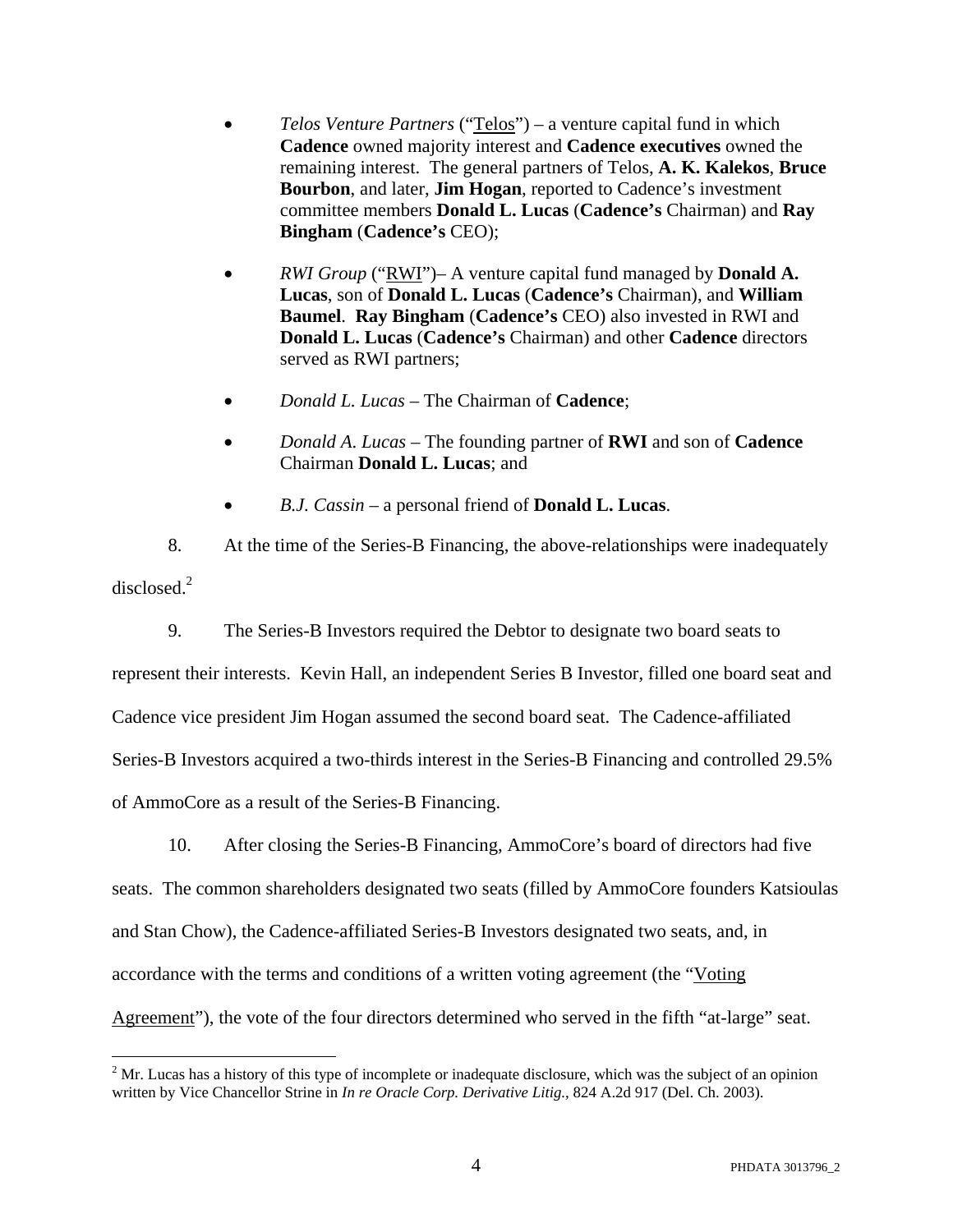11. Seeking to advance its own interests, Cadence began inappropriately interfering in AmmoCore's corporate affairs in April of 2001. For example, Cadence chairman Donald L. Lucas blocked efforts to install a well qualified candidate to fill the "at-large" board seat because of an affiliation with a Cadence (but not an AmmoCore) competitor. Then, the Cadence chairman pushed for the Cadence-controlled Telos partner, A. K. Kalekos, to fill the "at-large" seat.<sup>3</sup>

12. Mr. Kalekos, the Cadence-controlled Telos partner, then headed AmmoCore's CEO search committee and recommended that AmmoCore hire Jim Kupec as AmmoCore's CEO (despite a lack of domain experience expressed by Handel Jones).

13. In February, 2002, AmmoCore hired Mr. Kupec, who replaced Mr. Katsioulas as AmmoCore's CEO. Mr. Katsioulas then assumed the position of AmmoCore's vice president of marketing, but maintained his board seat. Violating the terms of the Voting Agreement, the Cadence-affiliated board members asked Stan Chow to surrender his seat to Mr. Kupec.

14. Now controlled AmmoCore's board of directors, Cadence began interfering in AmmoCore's business affairs to further Cadence's own interest. For example, Cadencecontrolled AmmoCore director Jim Hogan (a Cadence executive) improperly influenced AmmoCore to develop a product more favorable to Cadence. Cadence also improperly steered AmmoCore into competing with the Market Leaders, rather than offering profitable, complementing products and services for customers of the Market Leaders.

15. In protest of Cadence's continued interference in AmmoCore's affairs, Mr. Katsioulas resigned as an AmmoCore officer and director and A. K. Kalekos denied an

 $\overline{a}$ 

 $3$  The board members representing the common shareholders ultimately acquiesced, but only if the AmmoCore board expanded to seven members (to maintain the voting balance established in the Voting Agreement).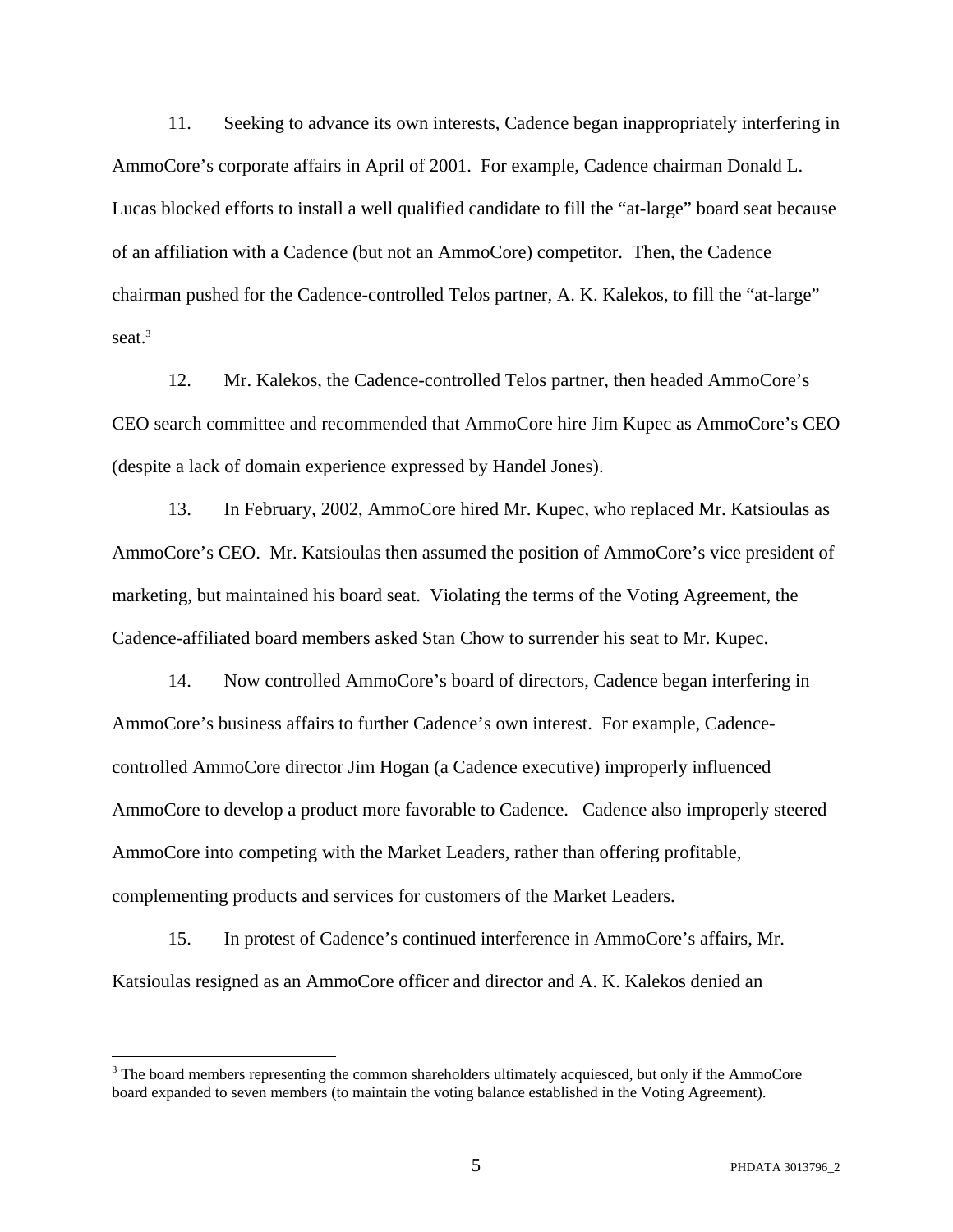AmmoCore founder's request to assume Mr. Katsioulas' vacant board seat. Cadence then installed Salah Werfelli, a Cadence executive, as vice president of marketing and sales.

16. During Werfelli's tenure as an AmmoCore officer, Cadence paid Mr. Werfelli a secret compensation, which he accepted in addition to his AmmoCore salary.

17. Now in control of AmmoCore's board and management team, Cadence abandoned AmmoCore's existing sales opportunities and shifted AmmoCore's proven business model to a "Cadence-centric" business plan resulting in AmmoCore's competing with, instead of complementing, the Market Leaders .

18. At the insistence of Cadence CEO Ray Bingham, the Cadence-controlled Debtor hired Jim Lindstrom as its Chief Financial Officer. Like Werfelli, *Cadence also secretly compensated Mr. Lindstrom*, who accepted the dual compensation from AmmoCore and Cadence during his tenure as an officer of AmmoCore.

19. In late November 2002, AmmoCore raised an additional \$8 million in Series-C financing (the "Series-C Financing") resulting in changes to AmmoCore's board without regard to the Voting Agreement. One notable change was the resignation of the only independent Series-B Investor, Kevin Hall, who resigned after learning of Cadence's inappropriate meddling in AmmoCore's affairs.

20. By email dated January 8, 2003, Mr. Katsioulas, acting through his counsel, questioned changes to AmmoCore's proven business model, questioned the role of former Cadence executives in AmmoCore, their dual compensation, and other corporate irregularities. (*See* Exhibit B [email from E. Kastner to W. Lazarow].) Neither Cadence nor AmmoCore offered any meaningful response.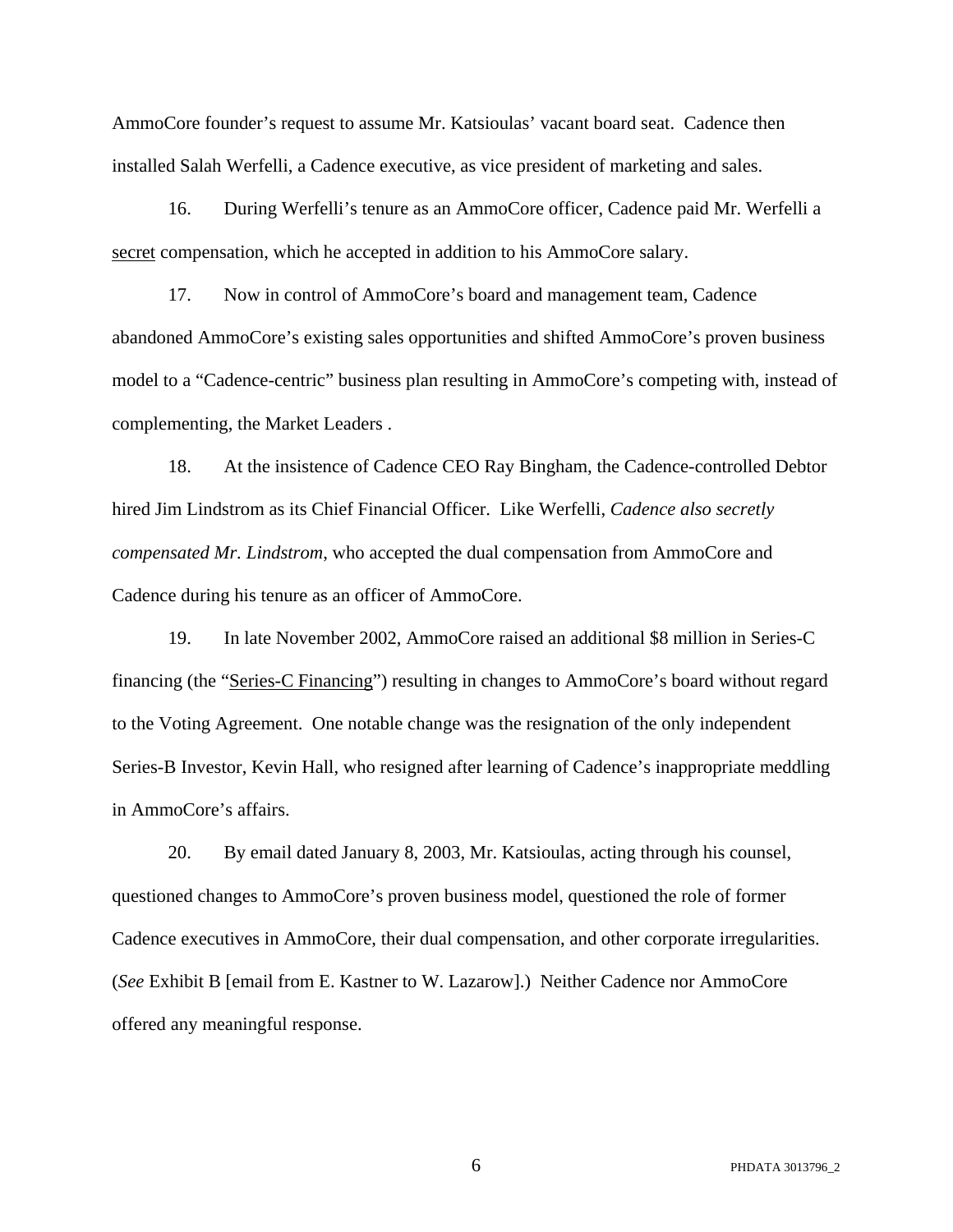21. In October, 2003, AmmoCore raised another \$7 million in Series-D financing (the "Series-D Financing"). The Series-D Financing documentation also retroactively approved Werfelli's and Lindstrom's dual compensation arrangements with Cadence (which secretly began the previous year, before the Series-C Financing).

22. After the Series-D Financing, Cadence-affiliated parties controlled nearly over 35% of AmmoCore's diluted stock and continued to dominate its board and management team. Cadence continued to manipulate AmmoCore's sales to advance his own interests. Around this time, Cadence increased its hold on the AmmoCore's board by installing RWI director Bill Baumel as an AmmoCore director.

23. In early 2004, AmmoCore board members and Cadence executive Jim Hogan became a general partner of Telos and Cadence installed another one of its former executives, Steve Flannery, as Vice President of U.S. Sales.

24. In mid-2004, Cadence interfered with AmmoCore's sales resulting in a loss of a \$2.5 million customer budget reserved for AmmoCore. Cadence instead used those funds to "fill-in" a larger Cadence deal. AmmoCore then depleted its cash significantly and reduced its headcount.

25. The Cadence-affiliated investors agreed to fund AmmoCore in a two tranche loan (the "Bridge Loan"). In October 2004, AmmoCore closed on the first tranche, enabling AmmoCore to operate until January, 2005. Cadence Chairman Donald L. Lucas instructed the lenders on the Bridge Loan not to fund the second tranche.

26. Cadence then began soliciting and stealing away key AmmoCore engineers, while the Cadence-controlled AmmoCore board negotiated a deal with Cadence to sell AmmoCore's assets to Cadence for \$2 million.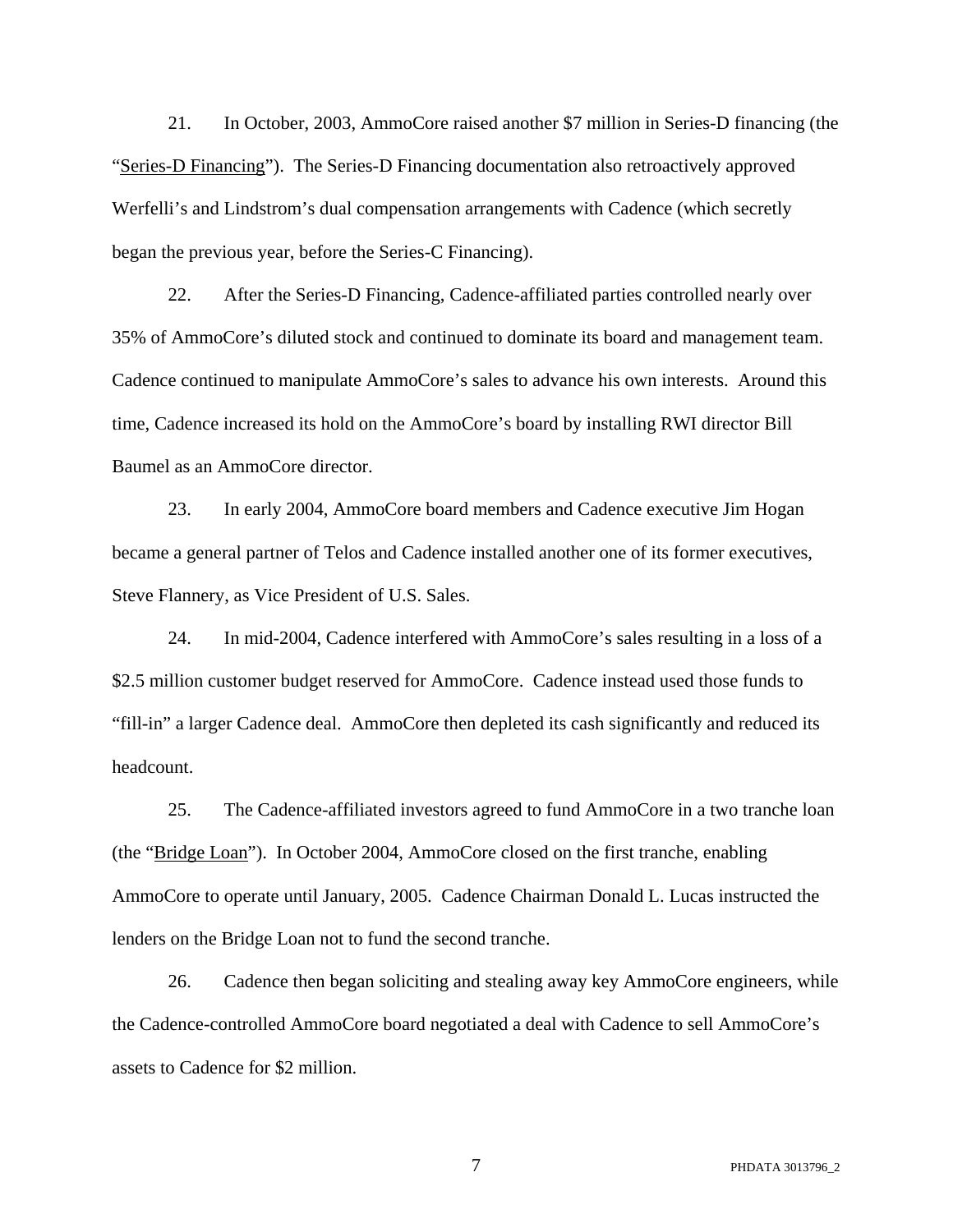27. AmmoCore signed an asset purchase agreement, but Cadence did not. Even though Cadence did not execute the asset purchase agreement, Cadence still took possession of AmmoCore's intellectual property. One month later, Cadence unexpectedly withdrew from the transaction, claiming it could not make the intellectual property work.

#### **C. Cadence Commences AmmoCore's Involuntary Bankruptcy.**

28. After the failed Cadence deal, the Cadence-controlled AmmoCore board resigned *en masse*. A grass-roots effort by eighty shareholders (thirty of which were also creditors) led by Mr. Katsioulas, attempted to wrestle control of AmmoCore away from Cadence.

29. As a result, eight Cadence-affiliated creditors commenced an involuntary petition against the Debtor under section 305 of Title 11 of the United States Code §§ 101, *et seq*. (the "Bankruptcy Code") on April 6, 2006. The involuntary petition was signed by Donald L. Lucas on behalf of three petitioning creditors. B.J. Cassin (a personal friend of Donald L. Lucas and an AmmoCore investor), also signed on behalf of three petitioning creditors and Cadence Design System (Ireland), Ltd.

30. Montgomery Claybrook was installed as an interim trustee (the "Trustee"). During the 17-month pendency of this case, the Trustee has done little – if anything – to fulfill his statutory duties. He has not convened a meeting of creditors, he has not filed any schedules, and he has not filed the Debtor's statement of financial affairs. He has not even filed a creditors' matrix.

31. From the outset, the Trustee expressed skepticism about this case. On August 7, 2006, Mr. Claybrook emailed Cadence's Delaware counsel (Rob Dehney) "[t]his case needs to disappear." (Exhibit C, p. 2 [email from M. Claybrook to R. Dehney of 8/7/06, 10:16 AM].) When Mr. Dehney asked "how to make it disappear," (exhibit C, p. 2 [email from R. Dehney to M. Claybrook of 8/7/06, 10:17 AM]), the Trustee responded "move to dismiss. It's your client's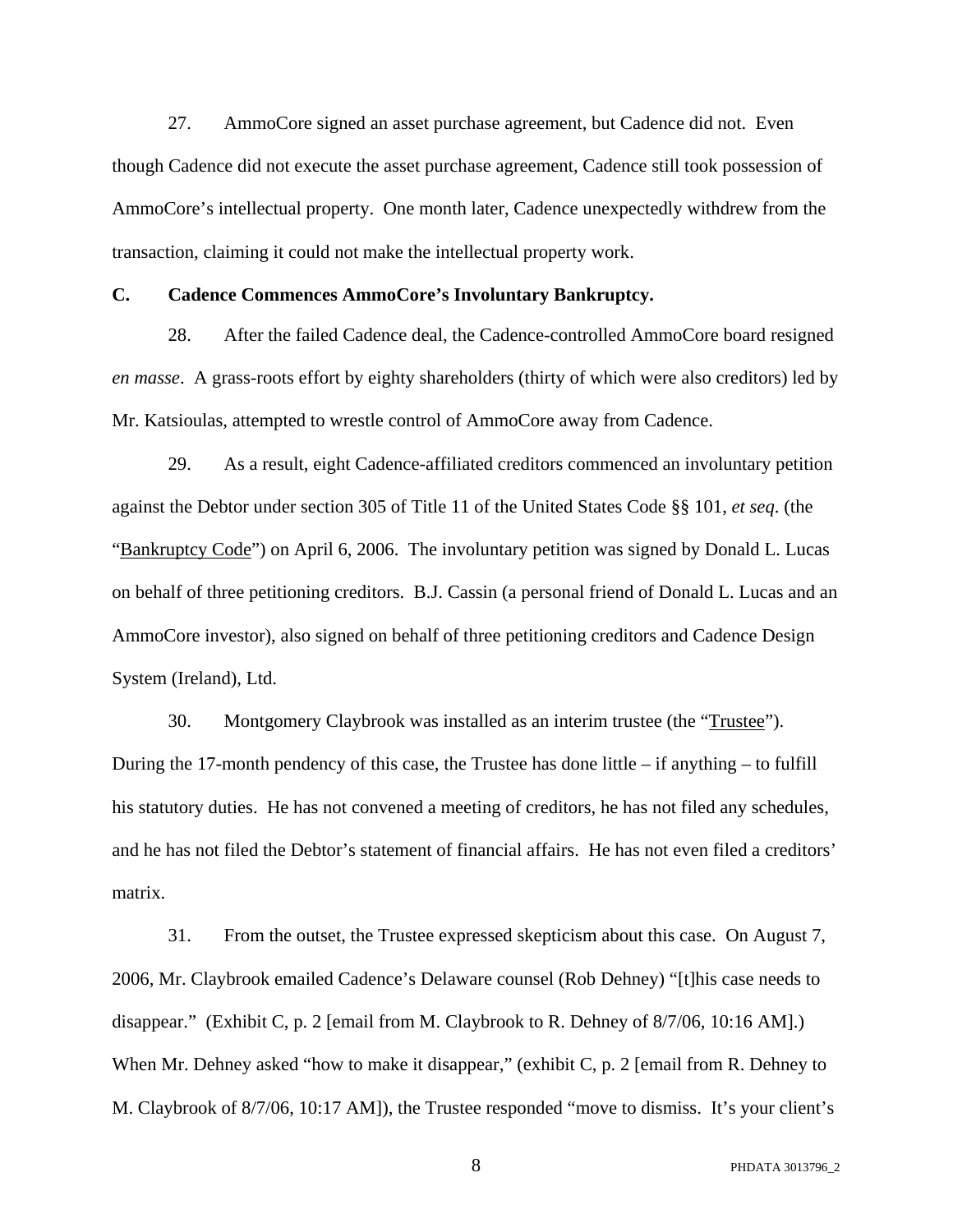collateral anyway…you guys can play hide the cheese with Mr. Kat[sioulas]." (Exhibit C, p. 2 [email from M. Claybrook to R. Dehney of 8/7/06, 10:18 AM].)

32. Recognizing that bankruptcy may have been inappropriate, Cadence's counsel told the bankruptcy trustee that he needs "to come up with a solution that gives you some reason to keep the case, sell me the [intellectual property] and [gives Cadence a] release." (Exhibit D,

p. 1 [email from R. Dehney to M. Claybrook of 8/8/06 9:37 AM].)

33. During the course of protracted email exchanges, Mr. Dehney and the bankruptcy trustee frequently joked about AmmoCore's bankruptcy proceeding and made disparaging remarks regarding Mr. Katsioulas, including the following:

- After reading an EE Times article about Mr. Katsioulas' efforts to salvage AmmoCore, the bankruptcy trustee joked to Cadence's counsel: "[l]ooks like we're in business. I'm going to get an order to operate – full steam ahead." (Exhibit D, p. 2 [email from M. Claybrook to R. Dehney of 8/8/06, 9:27 AM].)
- In an email from Cadence's counsel to the bankruptcy trustee, Mr. Dehney refers to Mr. Katsioulas as a "whack-job." (Exhibit D, p. 1 [email from R. Dehney to M. Claybrook of 8/8/07, 9:37 AM].)
- Disregarding the importance and significance of his position as bankruptcy trustee, Mr. Claybrook remarked to Cadence's counsel: "I should ask for a larger carve out but, I won't – let's just extricate ourselves from this delicate situation with as much dignity and solemnity as possibly – I'll try to keep a straight face." (Exhibit D, p. 1 [email from M. Claybrook to R. Dehney of 8/8/06, 11:09 AM].)
- In an email from the bankruptcy trustee to Cadence's counsel, the bankruptcy trustee refers to Mr. Katsioulas as a "drama king," (after learning of the passing of Mr. Katsioulas' mother) and, after not hearing from him, morbidly jokes: "I just hope we didn't lose him…" (Exhibit E, p. 2 [email from M. Claybrook to R. Dehney of 8/31/06, 2:54 PM and 3:02 PM].)

# **D. The Lippe Investigation.**

34. Given the concern regarding Cadence's pervasive interference with AmmoCore,

Mr. Katsioulas and the AmmoCore Board retained Paul Lippe, Esquire, an attorney and an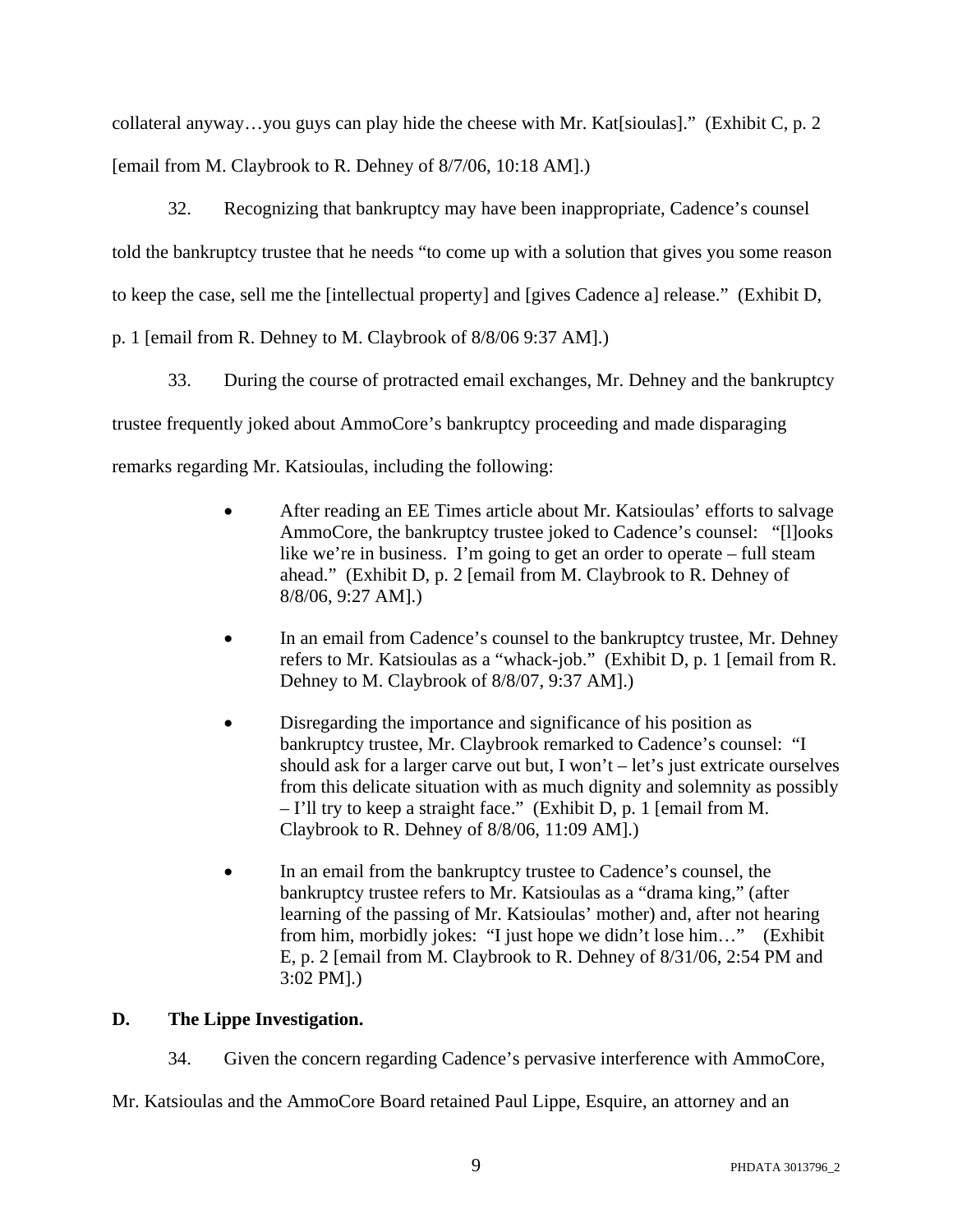industry expert, to investigate Cadence's misconduct and self-dealings, if any, in its affairs with AmmoCore.

35. Based on the facts stated above, Mr. Lippe made various findings in a report of his investigation of AmmoCore (the "Lippe Report"), a true and correct copy of which is annexed hereto as Exhibit F, including but not limited to the following:

- In early 2002, a time when AmmoCore proved the success of its business model and began gaining momentum, Cadence took control of AmmoCore's board and the operations.
- Cadence separately compensated several AmmoCore officers.
- The Cadence dominated management shifted the Debtor's business and product strategies into a Cadence-centric flow, causing AmmoCore's sales engagements to slow.
- Cadence interfered with AmmoCore's sales opportunities for its own benefit, resulting in AmmoCore's substantial loss of revenue.
- In late 2004, AmmoCore raised a bridge loan negotiated by Cadenceaffiliated parties *on both sides*.
- Because Cadence refusal to fund the second tranche of the Bridge Loan, it forced AmmoCore into a "fire sale" dissipating its potential value and negotiating leverage.
- Cadence negotiated with the Cadence-controlled AmmoCore board to buy AmmoCore's assets for \$2 million.
- After Cadence forced AmmoCore to supply it with the intellectual property Cadence was purchasing (before the closing), Cadence withdrew from the asset purchase deal unexpectedly, but after having the intellectual property for a month.
- Cadence manipulated its dealings with AmmoCore to the disadvantage of the company and to the advantage of Cadence's business, Cadence executives and board members.

# **E. Cadence's Declaratory Relief Action.**

36. In April, 2007, the New AmmoCore Board moved the Court for permission to

take a 2004 examination of Jim Hogan to assist the Chapter 7 trustee in his investigation of,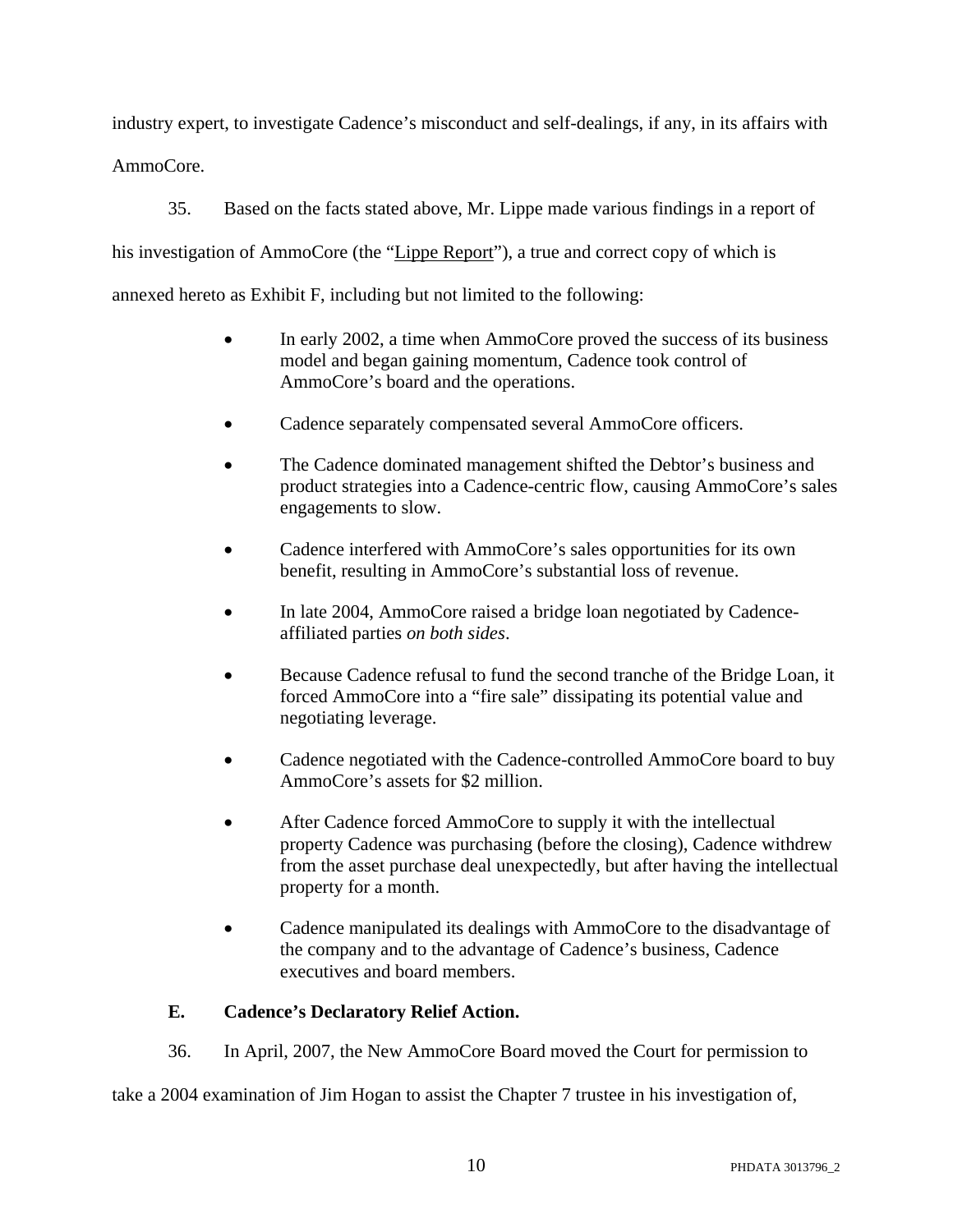among other things, the value of AmmoCore's intellectual property and whether the estate had any claims against Cadence and others.

37. In opposition to the New AmmoCore Board's motion for a 2004 examination, Cadence commenced the adversary proceeding the Trustee now seeks to settle (the "Adversary Proceeding") and used the subsequently commenced lawsuit as grounds to prevent the New AmmoCore Board from taking Jim Hogan's 2004 exam.

38. The New AmmoCore Board noted Cadence's improper use of process at oral argument, but the Court ultimately denied the New AmmoCore Board's motion, finding that the board of directors of a Chapter 7 bankrupt corporation had no standing to take a 2004 examination. (*See* Bankr. D.I. 71 [May 10, 2007 Hrg. Tr. 5:1-4, 29:13-19, 30:8-9, 30:15].)

39. As explained below, however, and unknown to the New AmmoCore Board and Katsioulas at the time, Cadence and the Trustee had already reached a settlement when Cadence commenced the Adversary Proceeding!

40. The crux of Cadence's Adversary Proceeding is to "get a declaratory judgment saying [Cadence] is an angel and absolving it." (*See* Exhibit G, p. 1 [email from D. Harris to R. Dehney of 5/24/07, 9:24 AM].)

41. The Trustee has not taken any discovery in the adversary proceeding. In fact, no party has taken any discovery on the merits in the Adversary Proceeding.

## **F. The Bankruptcy Trustee and Cadence Reached a Settlement Before Cadence Commenced The Adversary Proceeding.**

42. Beginning in August, 2006, the Trustee and Cadence began settlement discussions. On November 17, 2006, the Trustee wrote to Cadence's Delaware counsel that his lawyer will call "with a proposal" on how to structure a deal. (*See* Exhibit H [email from M. Claybrook to C. Miller of 11/17/06, 2:57 PM].)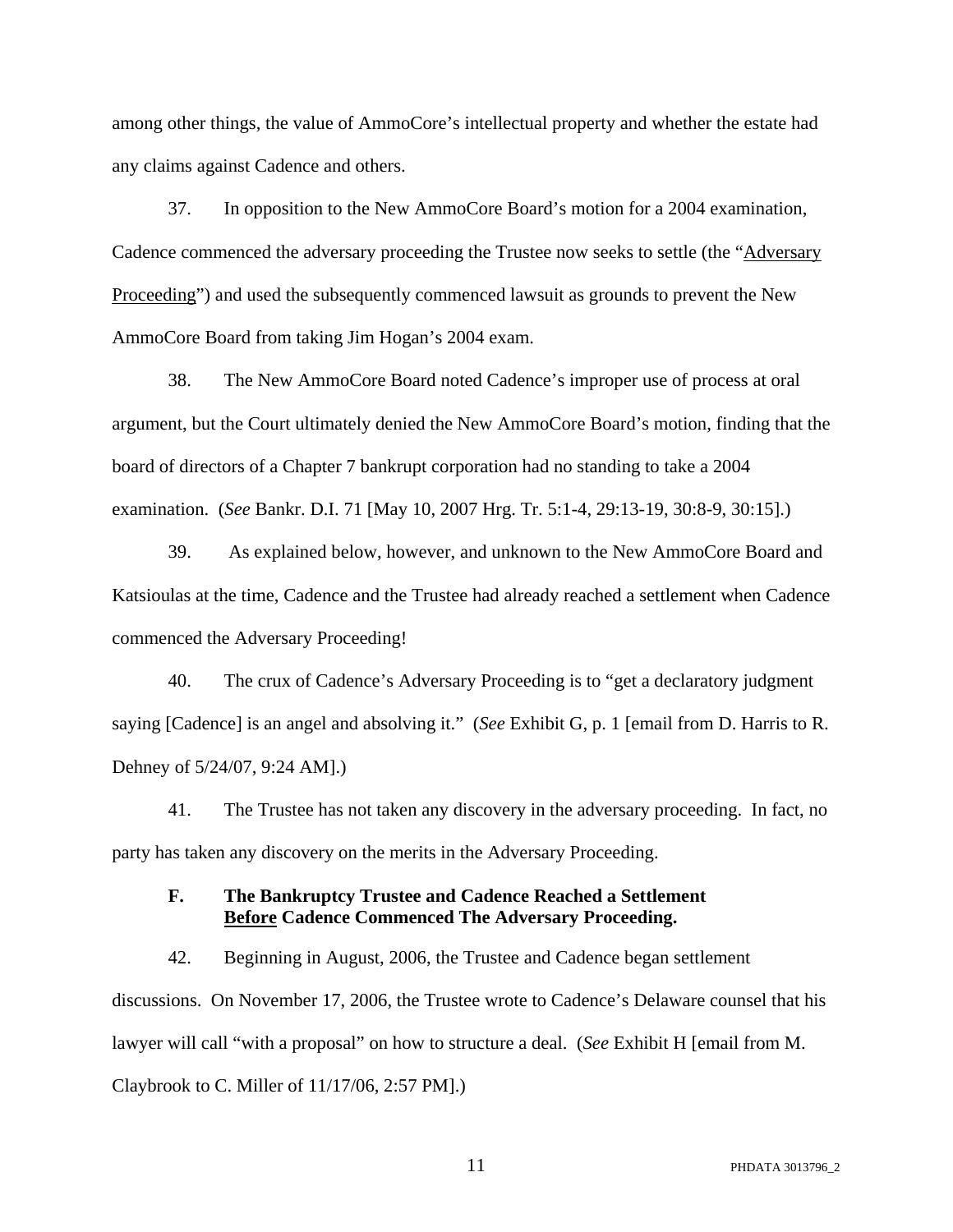43. Then, on December 5, 2006 -- over four months before Cadence commenced the Adversary Proceeding and more than seven months before the Trustee spoke with any potential fact witnesses -- the Trustee offered to settle with Cadence for \$75,000. (*See* Exhibit I, p. 2 [email from D. Harris to C. Miller of 12/5/06, 10:34 AM].)

44. Over the next several months, the bankruptcy trustee and Cadence apparently reached a deal to settle any of the potential claims of the estate against Cadence for \$50,000, but when Cadence commenced the Adversary Proceeding, the Trustee withdrew from the \$50,000 settlement and re-issued his \$75,000 demand. (*See* Exhibit J [emails between D. Harris and R. Dehney of 4/30/07, 12:20 PM and 5/3/07, 1:59 PM].)

45. Shortly after Cadence commenced the Adversary Proceeding, Cadence's Delaware counsel forwarded a proposed settlement agreement to the Trustee. (*See* Exhibit K [email from C. Miller to M. Claybrook of 4/26/07, 8:16 PM].) Upon information and belief, the parties reached a second settlement sometime in early or mid-July and the parties executed the settlement agreement at the end of August.

46. After reaching their second settlement in principal, Cadence arranged for the Trustee to hold brief, informal and secret discussions with Jim Hogan on August 10, 2007 and with Handel Jones (author of the Cadence-AmmoCore Report), RWI Partner Bill Baumel, and Edward Chun (a Cadence employee) on July 24, 2007. (*See* Exhibit L [various emails from E. Dettmer to D. Harris] and Exhibit N.)

47. Mr. Baumel refused to participate in any call with the Trustee unless RWI received a release: "I do not want to talk to the trustee and their lawyer, have Cadence and Telos released but not RWI, and then have Tom [Katsioulas] go nuts and go after RWI." (*See* Exhibit L, p. 2 [email from B. Baumel to E. Dettmer of 7/19/07, 3:36 PM].)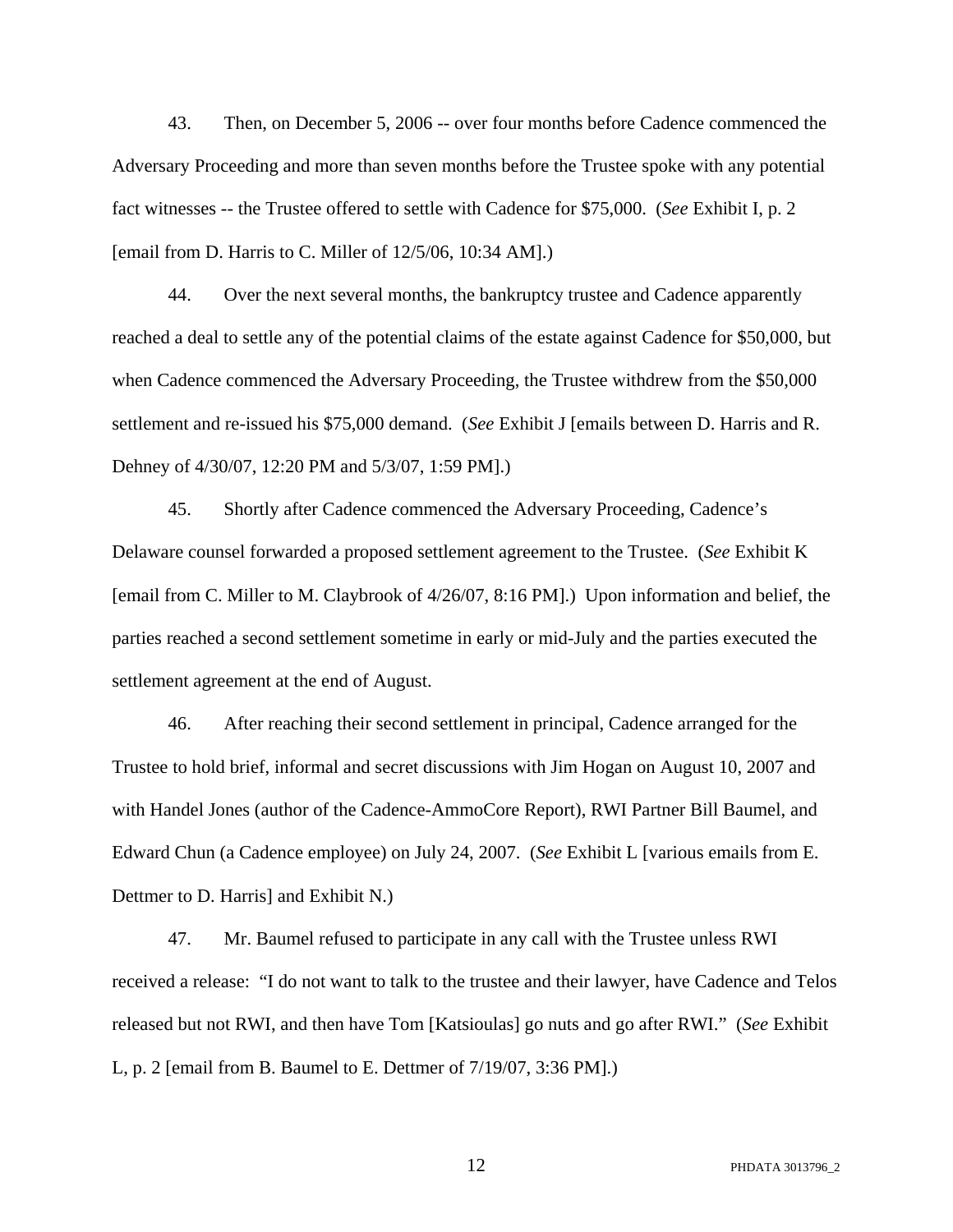48. Other than providing general topics of discussion, the Trustee has not disclosed the content of his and his counsel's secret meetings.

49. Other than these four individuals, the Trustee has not met or spoken with anyone else including Paul Lippe, the AmmoCore investigator and author of the Lippe Report (which describes the basis for multiple claims against Cadence), or the numerous witnesses listed in the Lippe Report.

50. Despite the Trustee's statements in the Motion to the contrary, he never interviewed Mr. Katsioulas regarding the above facts. In fact, the Trustee ignored Mr. Katsioulas' numerous requests for telephonic discussions.

51. The Trustee is now asking the Court to approve his settlement, which does nothing except provide the estate with \$75,000 and improperly provides extremely broad releases to third parties (Telos, RWI and Lucas) by Mr. Claybrook and on behalf of third parties.

52. Notably, the Settlement does not attempt to liquidate Cadence's claim (or establish the value of its collateral), which, according to Cadence's Delaware counsel, was the purpose of the Adversary Proceeding. (*See* D.I. 80 [7/12/07 Hr. Tr.] at 12:1-8.)

53. In the Settlement Motion, the Trustee makes cursory allegations that the settlement is within the range of reasonableness, but does not speak of why these above facts are of so little or no value nor does the Trustee describe the estimated range of reasonableness.

54. The Settlement Motion indicates that the Debtor will be provided with immediate funds and protracted litigation will be eliminated. Yet, it does not liquidate Cadence's debt and does not describe any benefit to the creditors.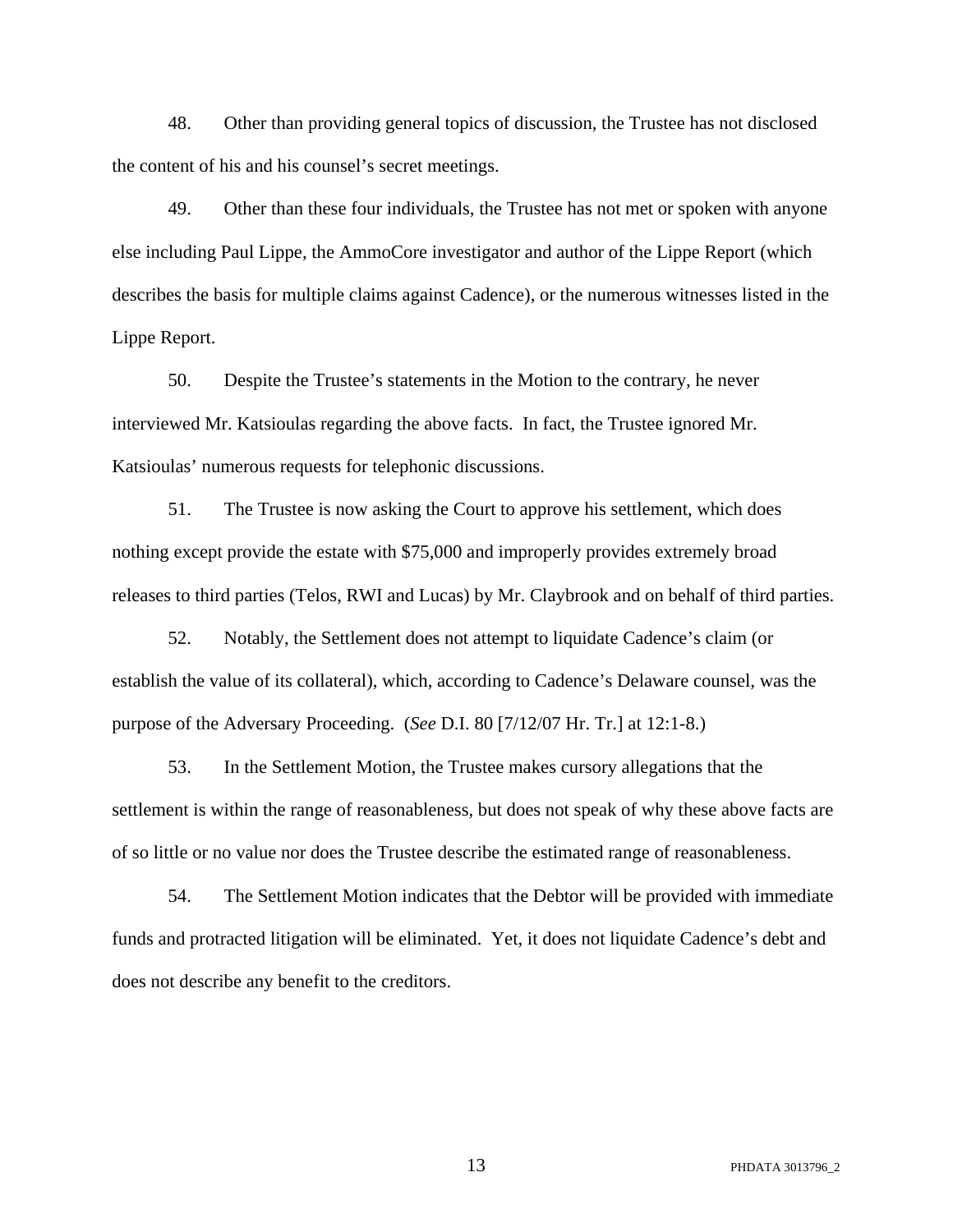55. The Settlement Motion states that Cadence has valid defenses to the litigation, but, when asked about those defenses, Ms. Harris stated she "cannot speak for Cadence with respect to the totality of its defenses."

56. By letter dated September 17, 2007, a true and correct copy of which is annexed hereto as Exhibit M, counsel for Katsioulas and the New AmmoCore Board wrote the Trustee's counsel asking for additional information with respect to the settlement.

57. By letter dated September 21, 2007, a true and correct copy of which is annexed hereto as Exhibit N, the Trustee's counsel responded without providing any additional information supporting the Trustee's settlement and frequently hiding behind a veil of the workproduct doctrine.

#### **OBJECTION**

58. Bankruptcy Rule 9019 provides that "on motion by the Trustee and after notice and a hearing, the Court may approve a compromise or settlement." Fed. R. Bankr. P. 9019. "There can be no informed and independent judgment as to whether a proposed compromise is fair and equitable until the bankruptcy judge has apprised himself of all facts necessary for an intelligent and objective opinion of the probabilities of ultimate success should the claim be litigated." *Protective Comm. for Ind. Stockholders of TMT Trailer Ferry, Inc. v. Anderson*, 390 U.S. 414, 424, 88 S.Ct. 1157, 1163 (1969).

59. Taking its cue from the Supreme Court, the Third Circuit recognizes four criteria for determining the reasonableness of a settlement: (1) the probability of success in litigation; (2) the likely difficulties in collection; (3) the complexity of the litigation involved and the expense, inconvenience and delay necessarily attending it; and (4) the paramount interest of the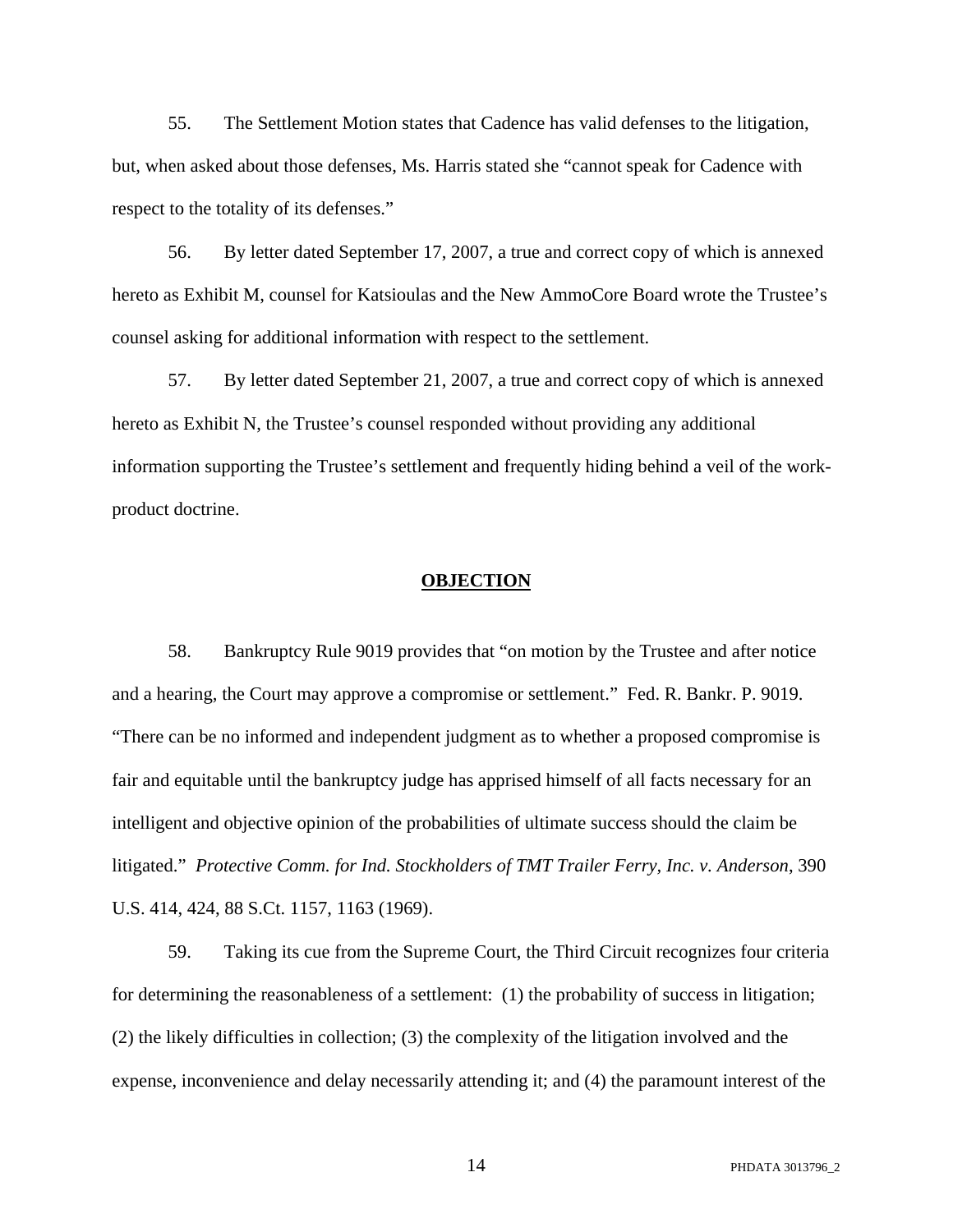creditors. *In re Martin*, 91 F.3d 389, 393 (3d Cir.1996); *In re Marvel Entertainment Group, Inc.,* 222 B.R. 243, 249 (D. Del. 1990); *In re Grant & Broadcasting of Philadelphia, Inc.,* 71 B.R. 390, 395 (Bankr. E.D. Pa. 1987); *In re Neshaminy Office Building Assoc.*, 62. B.R. 798, 803 (Bankr. E.D. Pa. 1986). The ultimate inquiry is whether the compromise is fair, reasonable and in the best interest of the estate. *Marvel,* 222 B.R. at 279; *In re Louise's, Inc.,* 211 B.R. 798, 801 (D. Del. 1997); *Neshaminy Office Building Assoc.,* 62 B.R. at 802.

60. The obligation of a bankruptcy court is not to try the case, but to canvass the issues and see whether the settlement falls below the lowest point in the range of reasonableness. *In re Integrated Health Services, Inc.*, 2001 Bankr. LEXIS 100 at \*7 (Bankr. D. Del. 2001). *In re Grant & Broadcasting of Philadelphia, Inc.,* 71 B.R. 390, 395 (Bankr. E.D. Pa. 1987); *In re Neshaminy Office Building Assoc.*, 62. B.R. 798, 802 (Bankr. E.D. Pa. 1986).

#### I. **The Trustee Fails To Meet The** *Martin* **Settlement Standards.**

61. The Trustee has not established the necessary record to support a ruling approving his compromise with Cadence.

62. The Trustee has made no showing on the first *Martin* factor: the probability of success in litigation. The Trustee's Settlement Motion states superficially "that Cadence may have valid defenses to the Adversary Proceeding" (which makes little sense since Cadence is the plaintiff and none of the defendants have asserted counterclaims). The Trustee neither articulates the estate's claims against Cadence nor Cadence's defenses to those claims. Without describing these claims and defenses, the Court has no record to make a finding with respect to the first *Martin* factor.

63. Simply put, AmmoCore has a strong case against Cadence. And there can be little doubt – if any – that Cadence's pervasive interference in AmmoCore affairs (i.e., by installing its own personnel as directors and officers, changing the business model, and paying-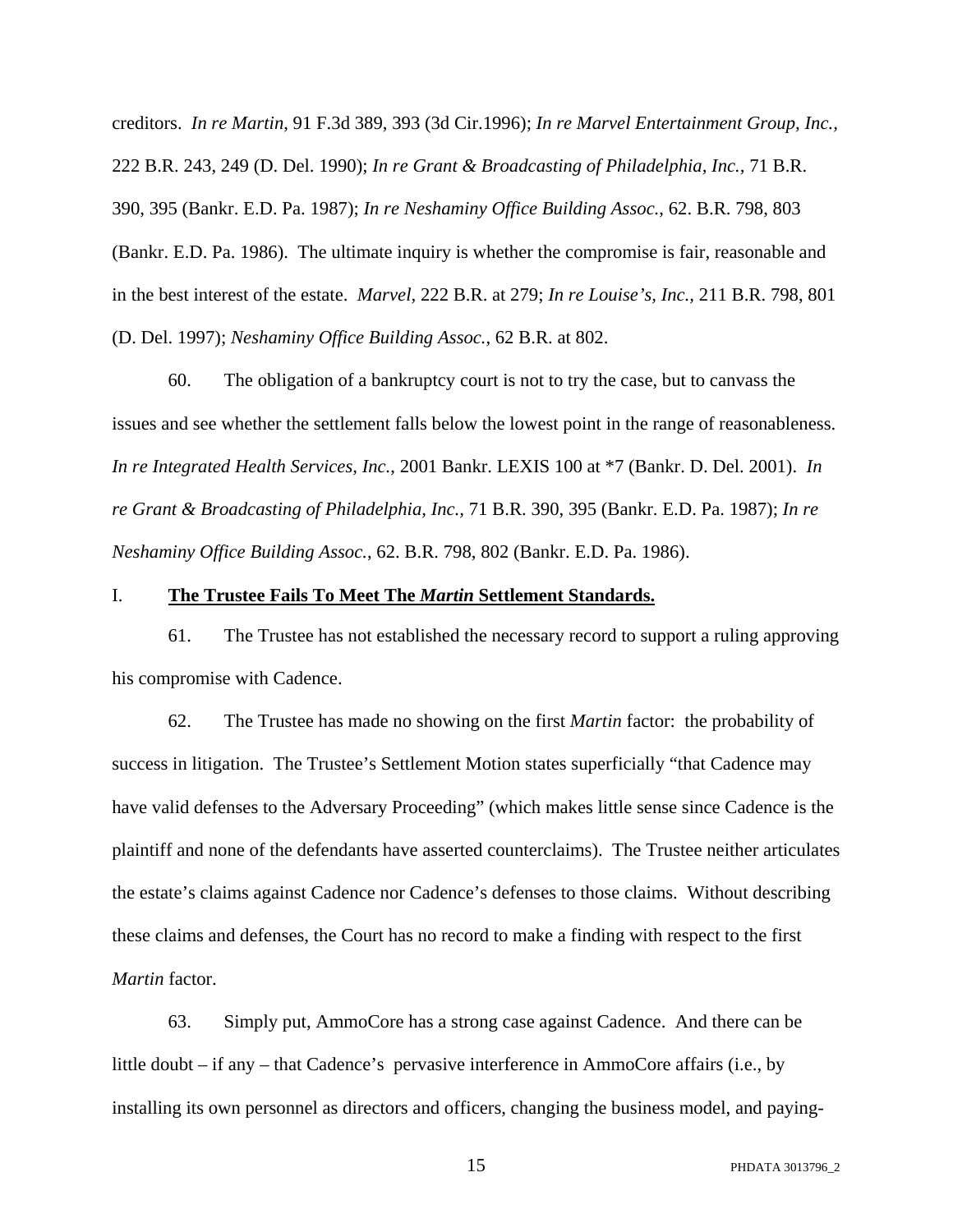off executives) has damaged AmmoCore. The Cadence-AmmoCore Report commissioned by Cadence paints AmmoCore as an industry "gem" in 2001, before Cadence made its initial investment in AmmoCore. The Lippe Report details how Cadence infiltrated AmmoCore's board and management team, created impermissible conflicts of interest by secretly paying AmmoCore executives, and manipulated AmmoCore's business model to further Cadence's – not AmmoCore's – interests. In the end, a Cadence-controlled management team agreed to a "fire sale" of AmmoCore's assets to Cadence and Cadence left AmmoCore bankrupt. AmmoCore's potential claims against Cadence, had the Trustee investigated them, include (but are not limited to) debt recharacterization, equitable subordination, antitrust violations, breaches of fiduciary duty, breaches of contract, fraud, and tortious interference.

64. Yet the Trustee makes no record describing any of these claims, Cadence's defenses to them, or the probability of success on the merits. Nor can he because the Trustee conducted no investigation. The Trustee alleges in the Settlement Motion that he (or his counsel) reviewed a few "hundred" documents, deposition transcripts, and held interviews of "numerous" persons and potential witnesses. In reality, he only spoke with four people at Cadence-arranged secret meetings (all of whom have a relationship with Cadence) and read a couple deposition transcripts (from depositions Cadence took). And he did this after he reached a settlement with Cadence. Inexplicably, the Trustee never spoke with Paul Lippe nor the numerous witnesses identified in Lippe's report.

65. When pressed to back up the allegations in the motion, neither the Trustee nor his counsel could do so. On September 17, 2007, counsel for Mr. Katsioulas and the New AmmoCore Board requested that the Trustee provide information supporting the reasonableness of the proposed settlement. The Trustee responded to these requests as follows: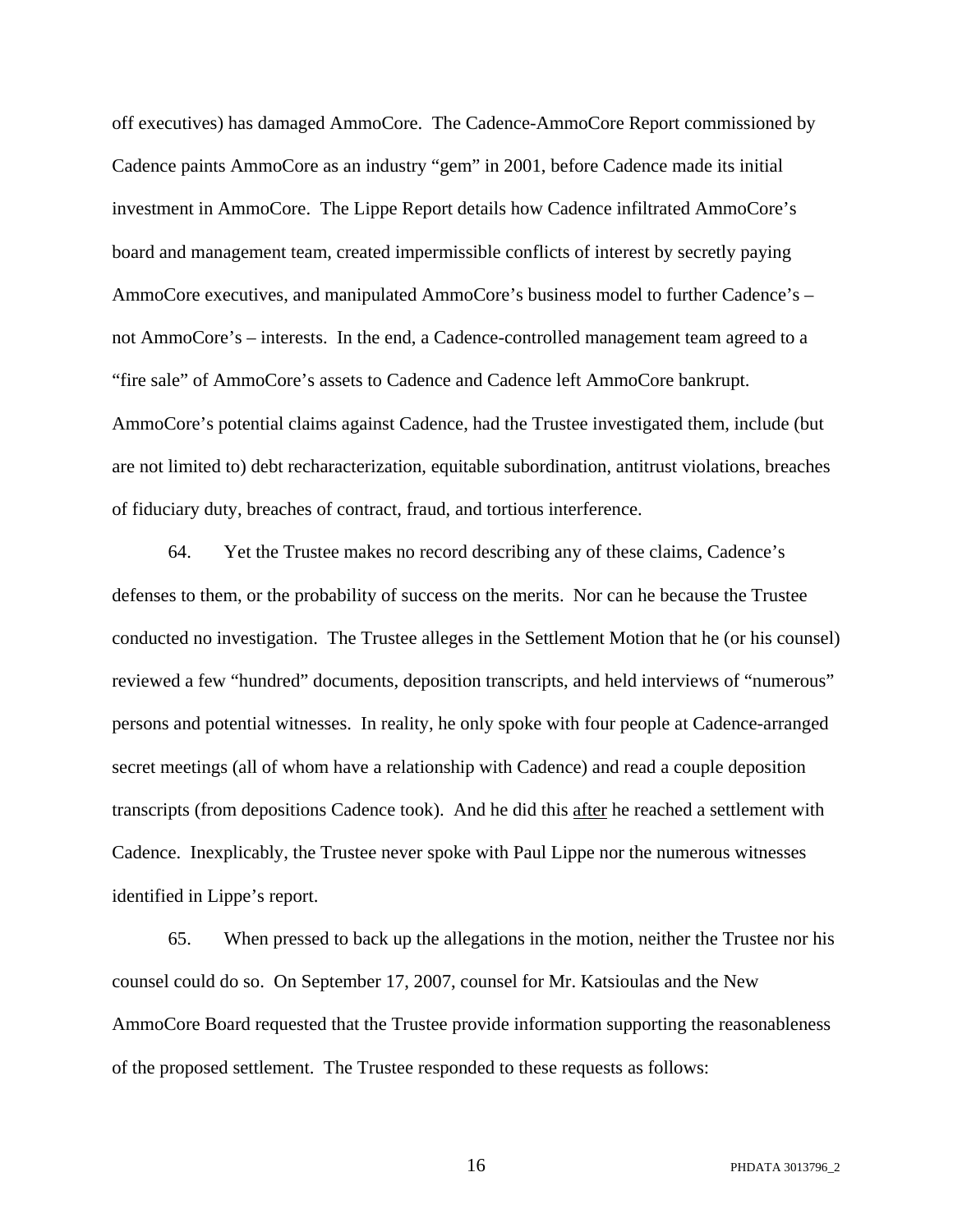| Letter from M. Barrie to D. Harris                                                                                                                                                                                                                                                                                                                                                                                                                                                              | Letter from D. Harris to M. Barrie                                                                                                                                                                                                                                          |
|-------------------------------------------------------------------------------------------------------------------------------------------------------------------------------------------------------------------------------------------------------------------------------------------------------------------------------------------------------------------------------------------------------------------------------------------------------------------------------------------------|-----------------------------------------------------------------------------------------------------------------------------------------------------------------------------------------------------------------------------------------------------------------------------|
| (Exhibit M)                                                                                                                                                                                                                                                                                                                                                                                                                                                                                     | (Exhibit N)                                                                                                                                                                                                                                                                 |
| Identify of all claims of the estate against                                                                                                                                                                                                                                                                                                                                                                                                                                                    | The claims identified in the Lippe Report and                                                                                                                                                                                                                               |
| Cadence, as referenced in paragraph 11 of the                                                                                                                                                                                                                                                                                                                                                                                                                                                   | referenced in the pending adversary                                                                                                                                                                                                                                         |
| Settlement Motion.                                                                                                                                                                                                                                                                                                                                                                                                                                                                              | proceeding.                                                                                                                                                                                                                                                                 |
| Identify the potential defenses that Cadence                                                                                                                                                                                                                                                                                                                                                                                                                                                    | Procedural defenses (such as statute of                                                                                                                                                                                                                                     |
| may have to the adversary proceeding, as                                                                                                                                                                                                                                                                                                                                                                                                                                                        | limitations) and substantive defenses (such as                                                                                                                                                                                                                              |
| referenced in paragraph 12 of the Settlement                                                                                                                                                                                                                                                                                                                                                                                                                                                    | denial of the allegations contained in the Lippe                                                                                                                                                                                                                            |
| Motion.                                                                                                                                                                                                                                                                                                                                                                                                                                                                                         | Report).                                                                                                                                                                                                                                                                    |
| Identify the numerous persons and potential<br>witnesses interviewed by the Trustee (or his<br>counsel) with information about the Debtor<br>and the allegations set forth in the adversary<br>proceedings, as described in paragraph 12 of<br>the Motion. Please identify the interviewee,<br>the interviewer $(i.e.,$ the Trustee or his<br>counsel), the date(s) of such interviews, and a<br>description of the discussions, and provide us<br>with any notes taken during such interviews. | 1. Mr. Katsioulas (telephone calls and<br>deposition transcript);<br>2. Thomas Romero (deposition transcript);<br>3. Cadence's Bill Baumel (July 24, 2007)<br>4. Handel Jones (July 24, 2007);<br>5. Edward Chun (July 24, 2007);<br>6. Cadence's Jim Hogan (July 24, 2007) |
| Describe the legal research conducted and the<br>results of such research, as discussed in<br>paragraph 12 of the Settlement Motion.                                                                                                                                                                                                                                                                                                                                                            | Legal research relating to Cadence's defenses<br>and issues of fiduciary duties.                                                                                                                                                                                            |

66. It is obvious the Trustee has failed to undertake a meaningful investigation of the estate's claims against Cadence. Consequently, the Trustee cannot make any record, including an evidentiary record, supporting a Court determination that the first *Martin* factor has been satisfied.

67. The Trustee cannot meet the second *Martin* factor either. Cadence is a \$6 billion company. Collecting on an ultimate verdict against Cadence would present little – if any – difficulty.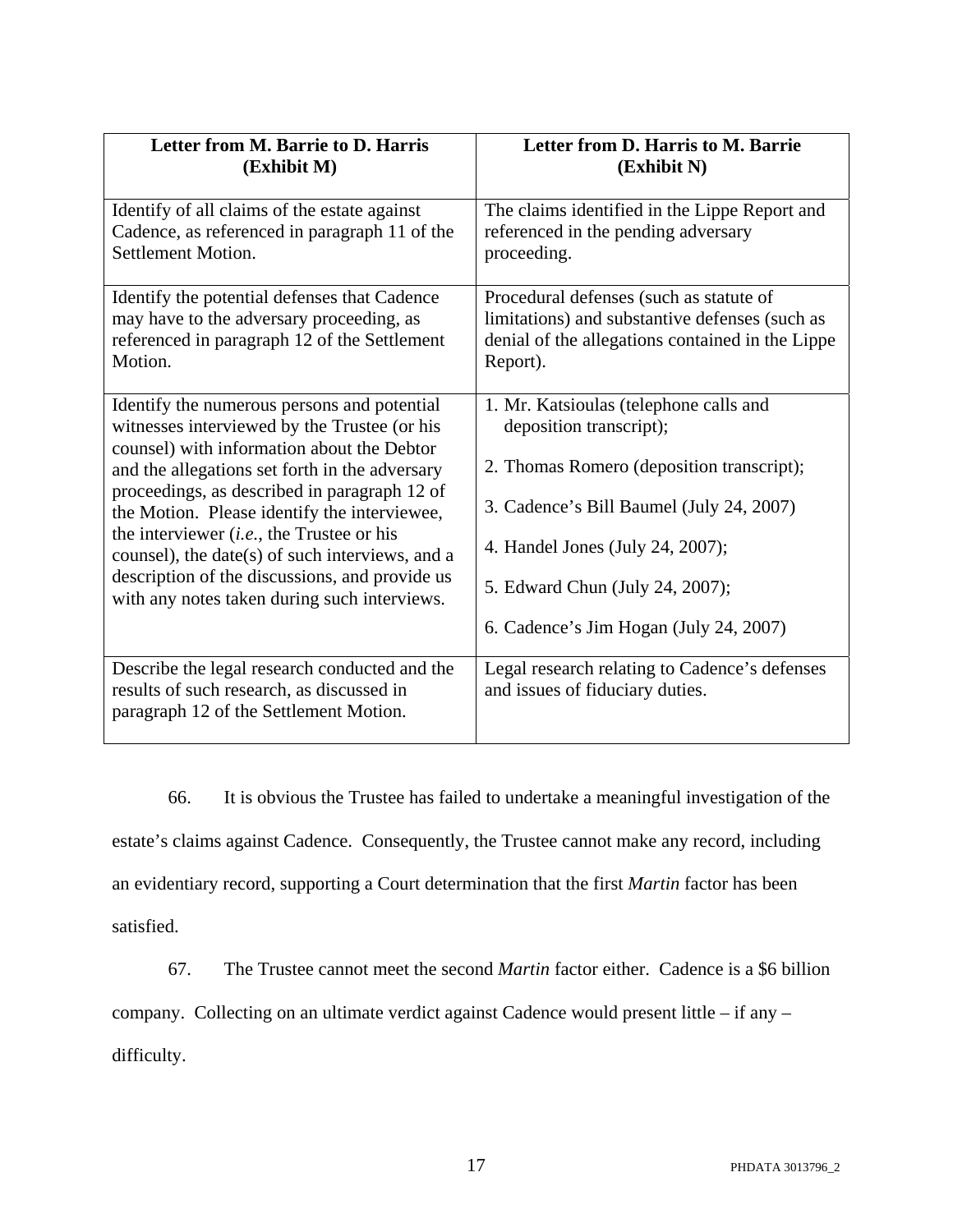68. The Trustee also has no support for third *Martin* factor: the complexity of the litigation involved and the expense, inconvenience and delay necessarily attending it. The Trustee does not bother addressing this factor in his Motion, except to say "the realization of the complexity of the litigation" convinced him the proposed settlement was fair and reasonable. But he cites no background, facts or legal analysis supporting his superficial statement. The truth is, without an investigation and a description of the claims, no one can know whether the litigation is complex.

69. The Trustee has similarly failed to make a record regarding the expense, inconvenience and delay attending to litigation. On several occasions, Mr. Katsioulas and the New AmmoCore Board provided names of attorneys willing to review and ultimately prosecute this case, as a Section 327(e) professional, for the Trustee on a contingency basis. The Trustee did not call one of them. Mr. Katsioulas has also offered to finance the investigation of the claims or, alternatively, to conduct the investigation and turnover all of his information to the Trustee. And given that distributions to unsecured creditors – if any – will be nominal, delay is not of particular concern. Finally, the Trustee will not be inconvenienced by the litigation, other than by doing his statutory duties in administering the assets for the benefit of all creditors and, given the possible magnitude of the claims, shareholders.

70. Thus, the Trustee has made no record supporting a Court finding that the settlement satisfies the third *Martin* factor.

71. Finally, the Trustee fails to establish how the settlement is in the paramount interests of creditors for the same reasons outlined above. This is especially true here, where the Trustee has done nothing to identify the creditor body or provide his constituents with notice of this motion and an opportunity to object.

18 PHDATA 3013796\_2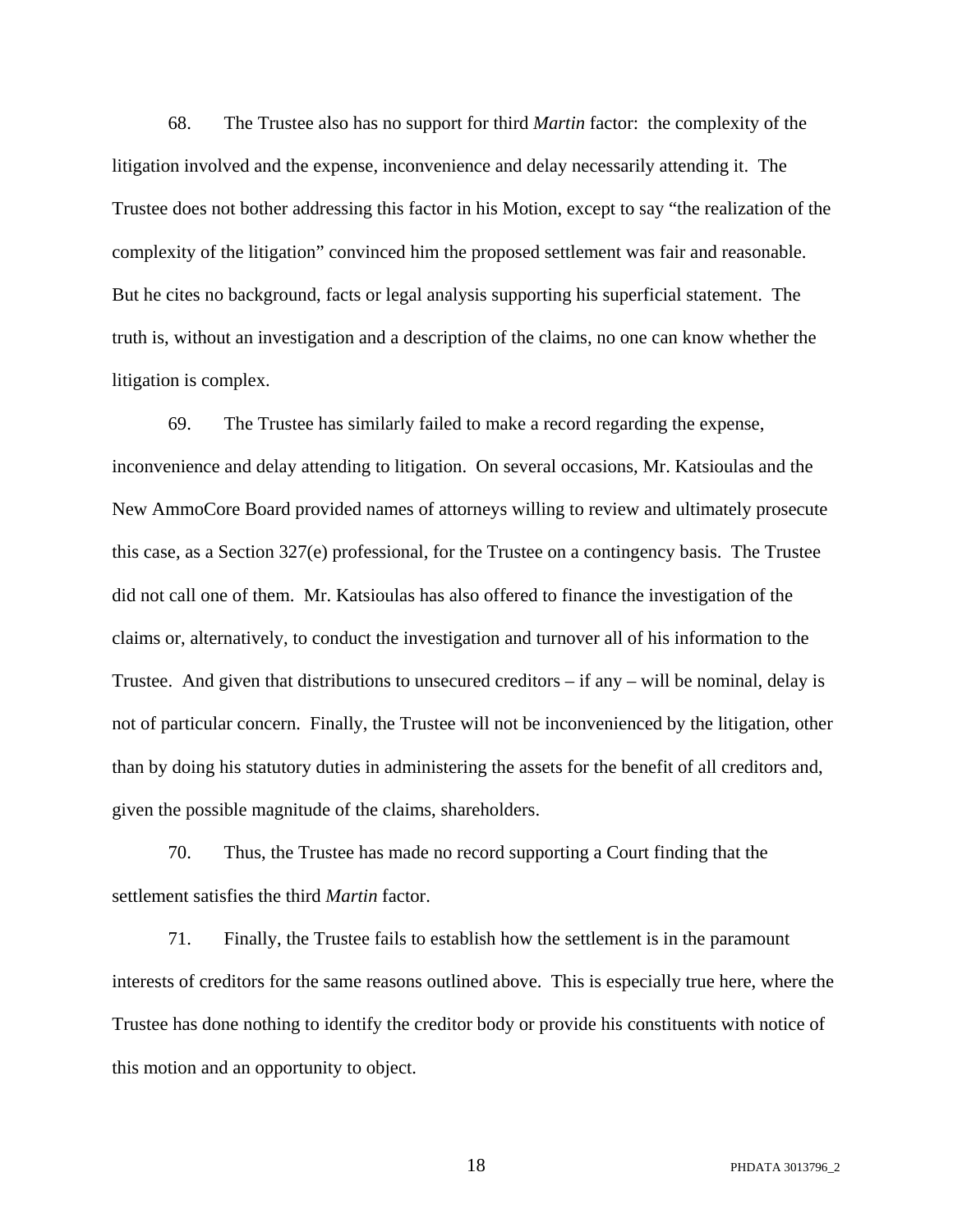### II. **The Trustee Cannot Show The Settlement Is Fair And Equitable.**

72. The Trustee also fails to show how his proposed settlement is fair and equitable.

Specifically, the Trustee has not explained why a \$75,000 settlement with Cadence – in litigation

where Cadence spent \$2 million in legal fees – is fair. (*See* Exhibit P [excerpts of Dep. Tr. of

Wm. Porter].)

73. Obviously, the Trustee cannot explain why the settlement is fair and equitable

without seriously investigating AmmoCore's claims against Cadence. Putting that aside for the

moment, however, the Trustee's conduct in this bankruptcy case demonstrates that his settlement

is not fair, equitable and reasonable:

- Writing in an email to Cadence's Delaware counsel: "[t]his case needs to disappear" and "it's your collateral anyway…you guys can pay hide the cheese with Mr. Kat[sioulas];"
- Joking to Cadence's Delaware counsel about Mr. Katsioulas' attempts to salvage the AmmoCore's value;
- Plotting with Cadence's Delaware counsel to "extricate ourselves" from this delicate situation with as much dignity and solemnity as possible – I'll try to keep a straight face;"
- Deprecating Mr. Katsioulas in an email to Cadence's Delaware counsel by referring to him as a "drama king" and morbidly joking to Cadence's Delaware counsel, after not hearing from Mr. Katsioulas for some time, "I just hope we didn't lose him."

74. In addition to a lack of professionalism, these email communications show the

Trustee neither seriously considered nor intended to seriously consider the estate's claims against Cadence.

75. And the Trustee's actions confirm this. As described above, the parties began settlement discussions last Summer and reached a deal to settle the estate's claims for \$50,000 before Cadence commenced the Adversary Proceeding. (*See* Ex. J.) The settlement then increased to \$75,000 when Cadence commenced the Adversary Proceeding, despite Cadence's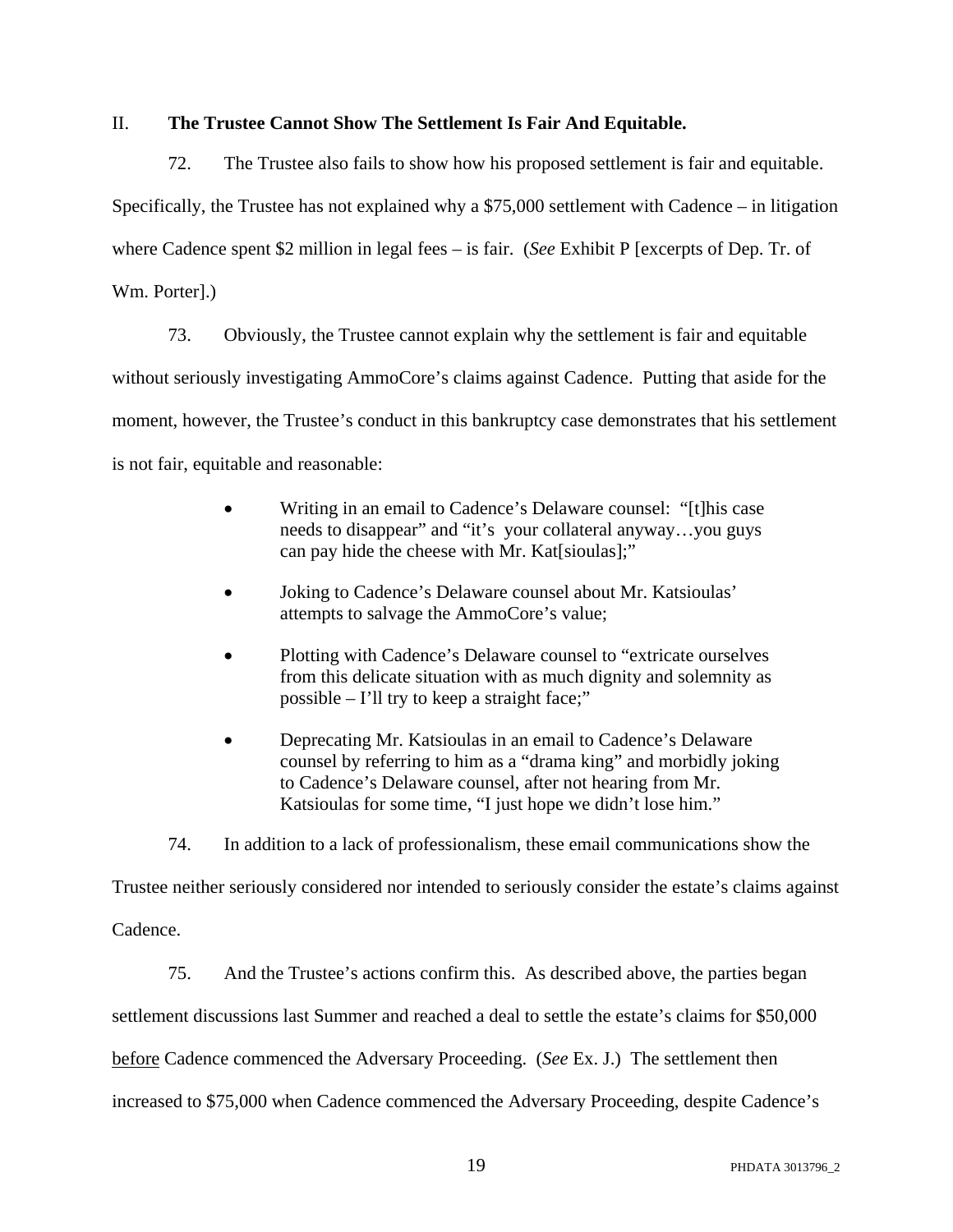Delaware counsel's belief that the deal would not increase. (*Id.*) Not until after the parties reached a settlement in principal in July 2007 did the Trustee speak to four fact witnesses at Cadence-arranged, secret meetings.

76. The settlement does not even resolve the estate's disputes against Cadence because it fails to liquidate Cadence's claim –the purported reason for Cadence commencing the Adversary Proceeding (and waives the Trustee's and the Debtor's right to object to the amount of any subsequently filed claim).

77. The Trustee has presented no record to show the settlement is fair and equitable. Indeed, the record only shows that the Trustee cannot make such a showing.

#### III. **The Court Cannot Approve the Settlement Because The Trustee Cannot Show It Falls Within A Range Of Reasonableness.**

78. Just as the Trustee presents no record supporting the *Martin* factors and that the settlement is fair and equitable, he presents no record supporting a finding that the proposed settlement falls above the lowest point in the range of reasonableness.

79. The Trustee makes no attempt at articulating how \$75,000 for AmmoCore's claims against Cadence, which include debt recharacterization, equitable subordination, antitrust violations, breaches of fiduciary duty, breaches of contract, conspiracy, fraud, and tortious interference, among others, falls within a range of reasonableness. He cannot because the settlement amount has no relationship to the claims.

80. The Trustee settled this action in April, 2007 for \$50,000 and this amount increased to \$75,000 only because Cadence filed the Adversary Proceeding. Yet the Trustee spoke with no witnesses until after striking his deal with Cadence. And despite encouragement and offers of assistance from Mr. Katsioulas and the New AmmoCore Board, the Trustee did not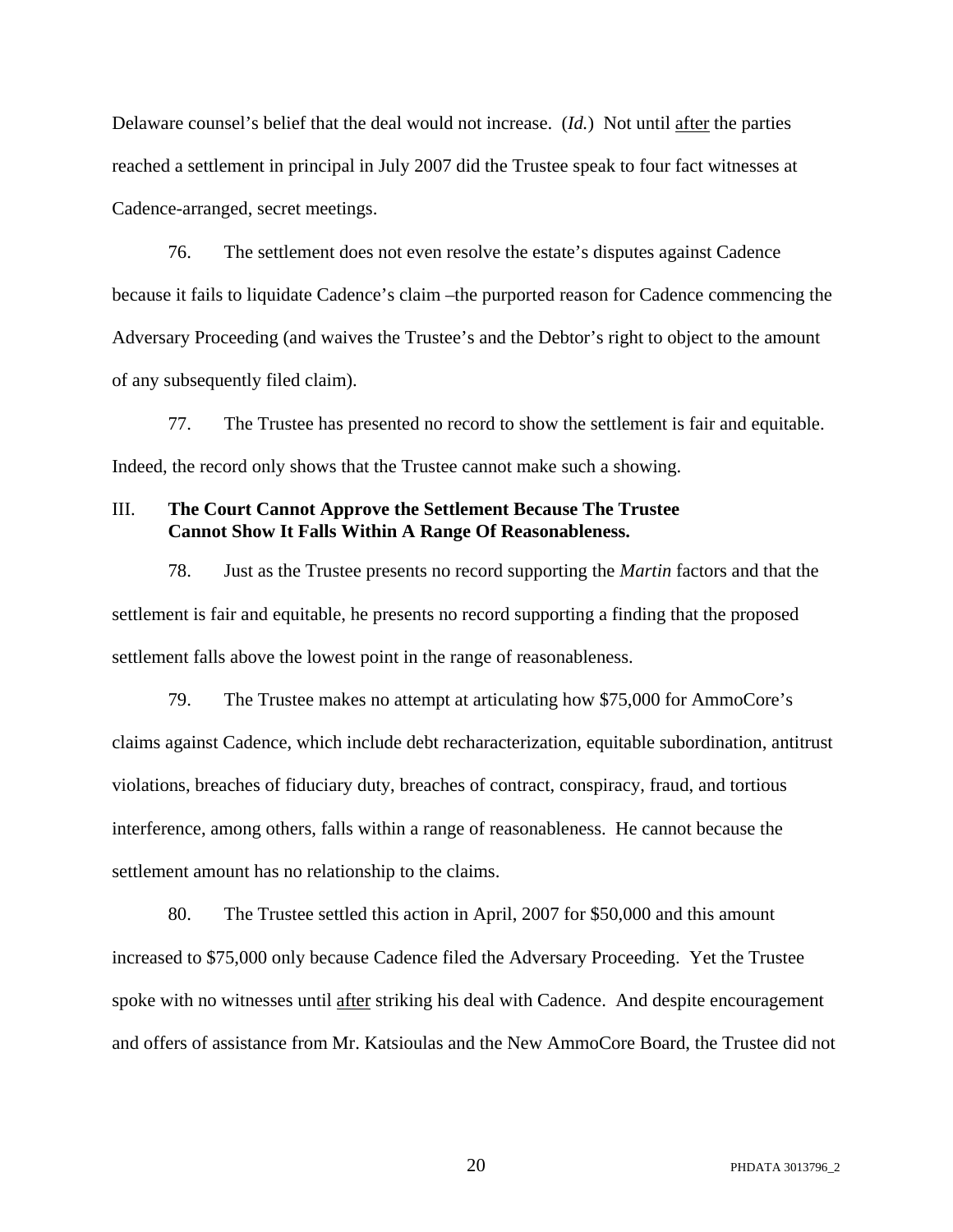speak to the author of the Lippe Report, made no contact with the witnesses identified in that report, and failed to explore contingency fee opportunities.

81. The Trustee's \$75,000 also seems exceptionally low given Cadence's exhaustion of \$2 million in matters relating to this litigation. (*See* Exhibit P.)

82. Thus, the settlement cannot be approved.

# IV. **The Releases Contained In The Proposed Settlement Agreement Are Inappropriately Broad.**

83. The Court cannot approve the settlement because it impermissibly attempts (i) to

give releases on behalf of third parties, and (ii) give releases to third parties.

84. It is well-established that a Trustee (and the Court) has no power to grant a release

on behalf of third parties. *In re Coram Health Care Corp.*, 315 B.R. 321, 335 (Bankr. D. Del.

2004); *In re Digital Impact, Inc.*, 223 B.R. 1, 14 (Bankr. N.D. Okla. 1998) (bankruptcy court

does not have jurisdiction to approve non-debtor releases by third parties).

85. Here, the Trustee improperly seeks to release Cadence and the Cadence-related

parties on behalf of non-Debtors:

[t]he Trustee, on behalf of himself and AmmoCore and its past, present and future officers, directors, shareholders, joint venturers, partners, insurers, attorneys, employees, independent contractors agents, representatives, predecessors, successors and assigns, and for any parent, subsidiary or affiliate entities, alter ego, partnership, or other related person or entity, and each of their respective officers, directors, shareholders, joint venturers, partners, insurers, attorneys, employees, independent contractors, agents, representatives, predecessors, successors and assigns

(Settlement Agreement, p. 4-5.) The Trustee provides no authority – nor can he – permitting him to give a release on behalf of and bind parties other than himself and the Debtor. This would be especially egregious here where the Trustee gave notice of his proposed settlement only to such few people.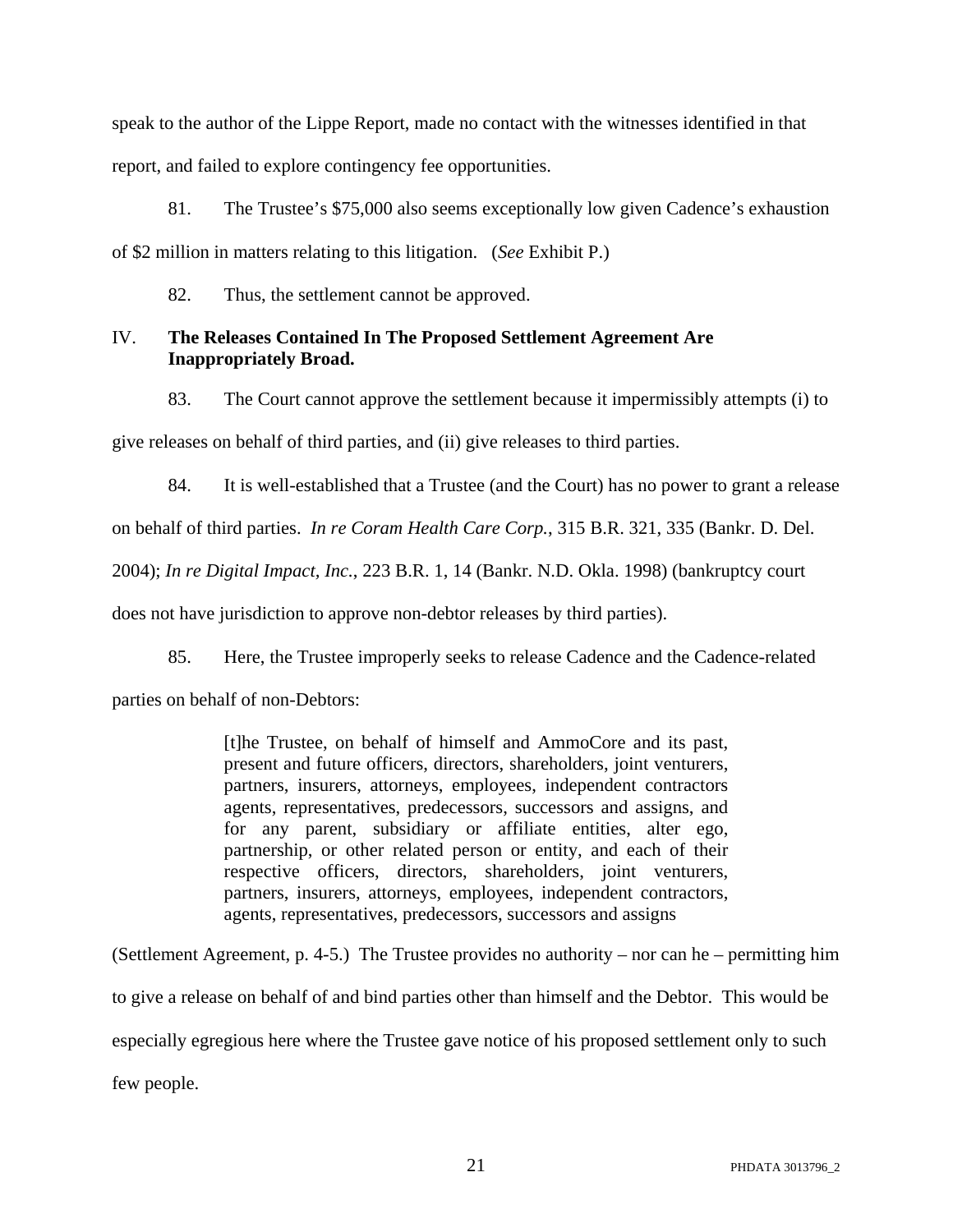86. Similarly, the parties being released are impermissibly broad. *See Coram Healthcare Corp.*, 315 B.R. at 335; *In re Zenith Elecs. Corp.*, 241 B.R. 992 (Bankr. D. Del. 1999). Despite recognized limitations on third-party releases imposed by the courts of this district, the Trustee seeks to release the following third-parties:

> Cadence and its past, present and future officers, directors, shareholders, joint venturers, partners, customers, insurers, attorneys, employees, independent contractors, agents, representatives, predecessors, successors and assigns, and for any parent, subsidiary and other affiliated entities, alter ego, partnership, or other related person or entity, and each of their respective officers, directors, shareholders, joint venturers, partners, insurers, attorneys, employees, independent contractors, agents, representatives, predecessors, successors and assigns.

87. The Trustee has provides the Court with no authority regarding why his

extraordinary request is permissible and makes no attempt justify them with a record.

Accordingly, the proposed settlement cannot be approved.

\* \* \*

88. Annexed hereto as Exhibit O are the declarations of twenty creditors and shareholders objecting to the Trustee's proposed settlement and joining in this objection.

# [THIS SPACE INTENTIONALLY BLANK]